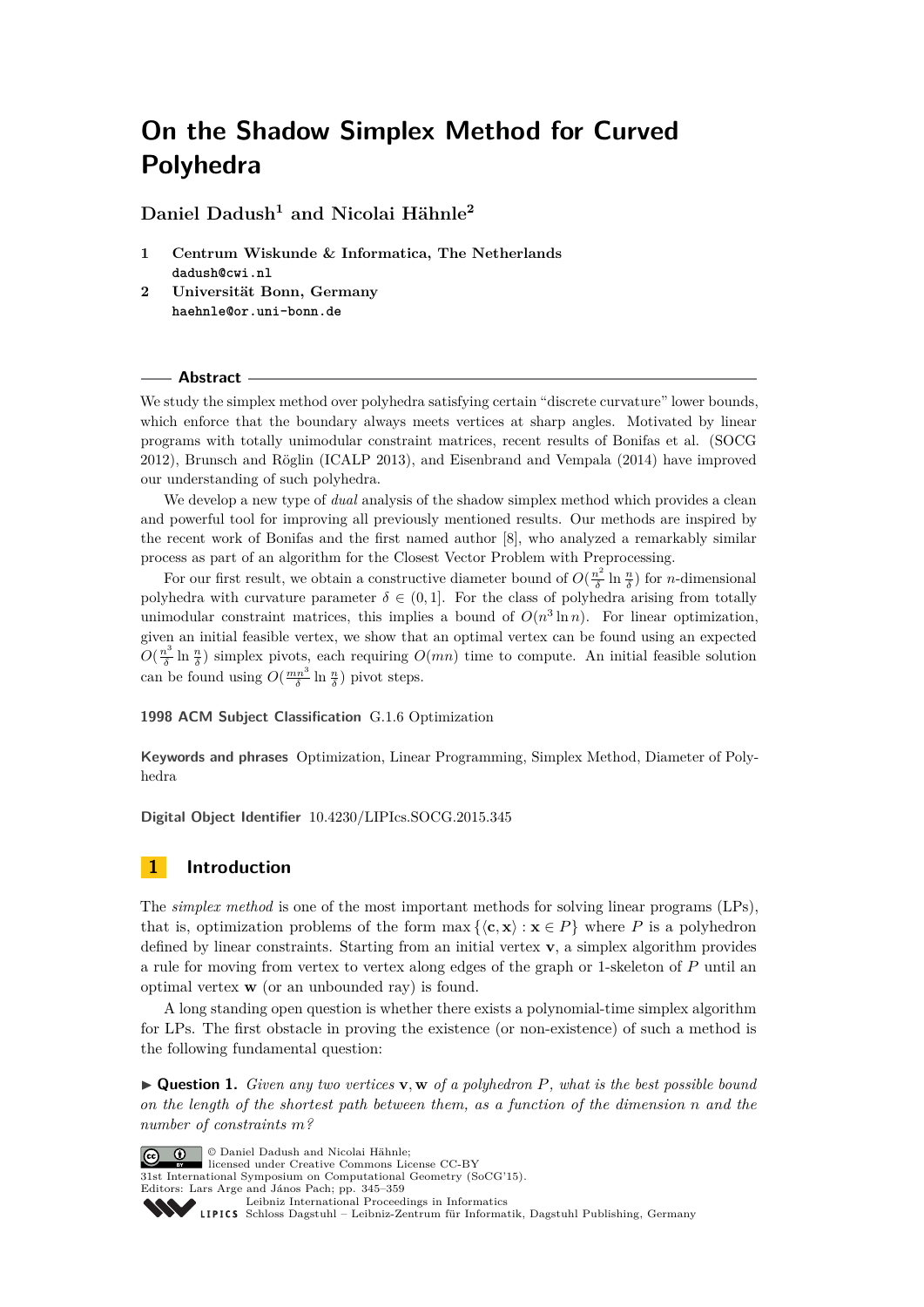The polynomial Hirsch conjecture posits that the diameter of the graph of a polyhedron is bounded by a polynomial in *m* and *n*. The best known general upper bounds are however much larger. Barnette [\[3\]](#page-13-0) and Larman [\[15\]](#page-14-2) proved a bound of  $O(2<sup>n</sup>m)$ , and Todd [\[20\]](#page-14-3) recently proved a bound of  $(m - n)^{\log n}$ , slightly improving an earlier bound of Kalai and Kleitman [\[13,](#page-14-4) [14\]](#page-14-5). The original Hirsch conjecture, which posited a bound of  $m - n$ , was recently disproved for polytopes (i.e. bounded polyhedra) by Santos [\[18,](#page-14-6) [16\]](#page-14-7), who gave a lower bound of  $(1 + \varepsilon)m$  (only slightly violating the conjectured bound).

Given the difficulty of the general question, much research has been aimed at bounding the diameter of special classes of polyhedra. For example, polynomial bounds have been given for 0*/*1 polytopes [\[17\]](#page-14-8), transportation polytopes [\[2,](#page-13-1) [6,](#page-14-9) [10\]](#page-14-10), and flag polytopes [\[1\]](#page-13-2).

Another important class, which has recently received much attention and is directly related to this work, are polyhedra whose constraint matrices are "well-conditioned". Dyer and Frieze  $[11]$  showed that the diameter of totally unimodular polyhedra – i.e. having integer constraint matrices with all subdeterminants in  $\{0, \pm 1\}$  – is bounded by  $O(n^{16}m^3(\log nm)^3)$ . Their work also contains a polynomial time randomized simplex algorithm that solves linear programs over totally unimodular polyhedra.

The diameter bound of Dyer and Frieze was both generalized and improved in the work of Bonifas et al. [\[4\]](#page-14-12). They showed that polyhedra with integer constraint matrices and all subdeterminants bounded by  $\Delta$  have diameter  $O(\Delta^2 n^4 \log(n\Delta))$  if they are unbounded and  $O(\Delta^2 n^{3.5} \log(n\Delta))$  if they are bounded. Their proof used certain expansion properties of the polyhedral graph and was non-constructive.

In an attempt to make the bound of [\[4\]](#page-14-12) constructive, Brunsch and Röglin [\[7\]](#page-14-13) showed that given any two vertices  $\mathbf{v}, \mathbf{w}$  on such a polyhedron  $P$ , a path between them of length  $O(m\Delta^4 n^4)$  (note the dependence on *m*) can be constructed using the *shadow simplex method*. In fact, they give a more general bound based on the so-called  $\delta$ -distance property of the constraint matrix, which measures how "well spread" the rows of the constraint matrix are<sup>[1](#page-1-0)</sup>. Using this parameter they give a bound of  $O(mn^2/\delta^2)$  on the length of the constructed path, and recover the previous bound by the relationship  $\delta \geq 1/(n\Delta^2)$ .

Most recently, Eisenbrand and Vempala [\[12\]](#page-14-14) provided a different approach to making the Bonifas et al. [\[4\]](#page-14-12) result constructive, which more closely resembles the random walk approach of Dyer and Frieze and also extends to optimization. When the constraint matrix satisfies the *δ*-distance property, they show that given an initial vertex and objective, an optimal vertex can be computed using  $poly(n, 1/\delta)$  random walk steps (no dependence on *m*). Furthermore, an initial feasible vertex can be computed using *m* calls to their optimization algorithm over subsets of the original constraints.

# <span id="page-1-1"></span>**2 Results**

Building and improving upon the works of Bonifas et al. [\[4\]](#page-14-12), Brunsch and Röglin [\[7\]](#page-14-13), and Vempala and Eisenbrand [\[12\]](#page-14-14), we give an improved (constructive) diameter bound and simplex algorithm for polyhedra satisfying the *δ*-distance and other related properties. We also make improvements in the treatment of unbounded polyhedra and degeneracy. All our results are based on a new variant and analysis of the *shadow simplex method*.

We now introduce the "discrete curvature measures" we use along with the corresponding results. We list these measures in order of increasing strength. In the next section, we

<span id="page-1-0"></span><sup>&</sup>lt;sup>1</sup> We note that this measure is already implicit in  $[4]$  and that the diameter bound factors through it.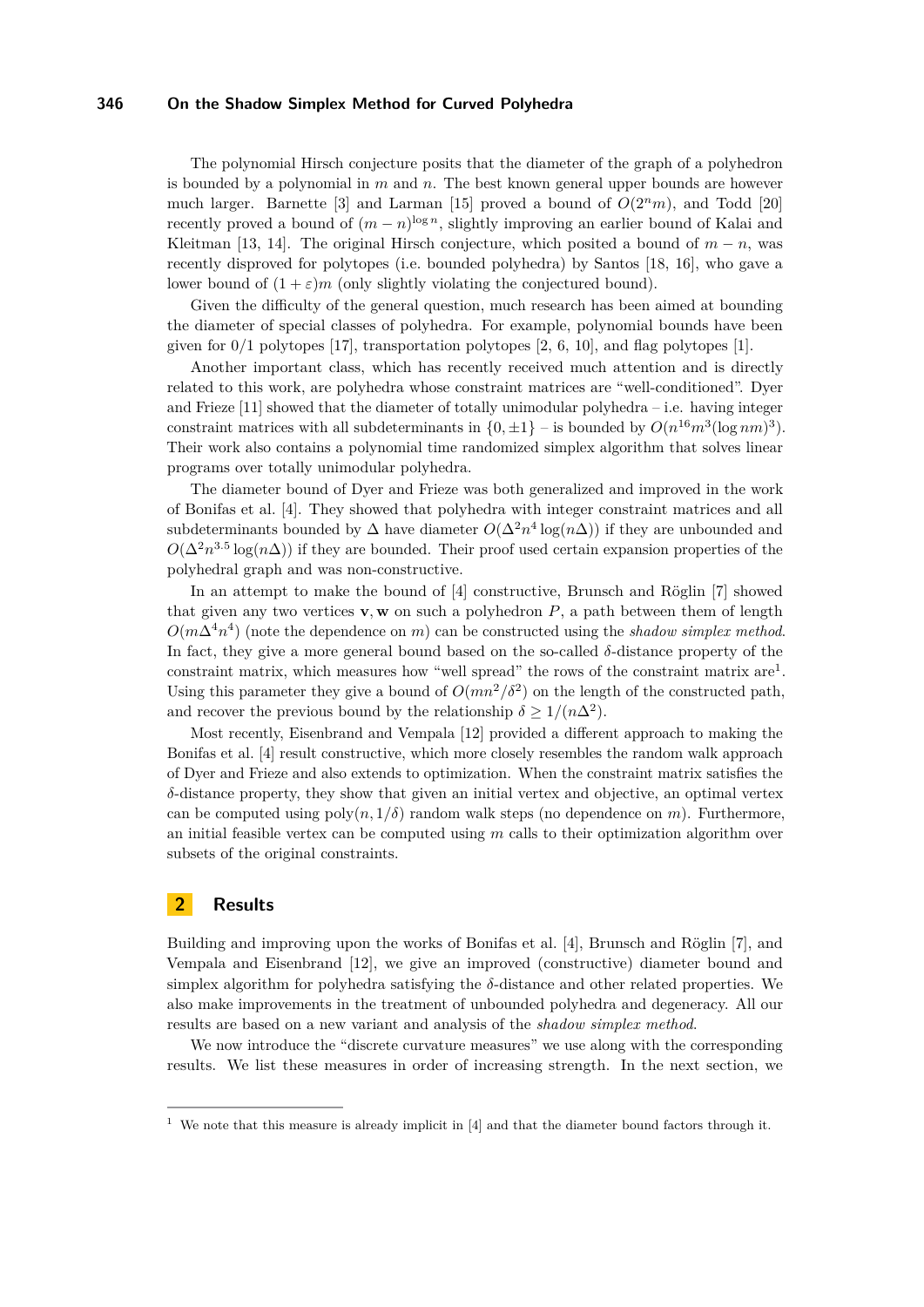shall explain our variant of the shadow simplex method and compare it with previous implementations.

Let  $P = \{ \mathbf{x} \in \mathbb{R}^n : A\mathbf{x} \leq \mathbf{b} \}, A \in \mathbb{R}^{m \times n}, \mathbf{b} \in \mathbb{R}^n \text{ be a pointed polyhedron } (A \text{ has } \mathbf{b}) \}$ full column rank  $\Leftrightarrow$  *P* has vertices). For a vertex **v** of *P*, the *normal cone* at **v** is  $N_{\mathbf{v}} = \left\{ \sum_{i \in I_{\mathbf{v}}} \lambda_i \mathbf{a}_i : \lambda_i \geq 0, i \in I_{\mathbf{v}} \right\}$ , where  $I_{\mathbf{v}} = \left\{ i \in [m] : \langle \mathbf{a}_i, \mathbf{v} \rangle = \mathbf{b}_i \right\}$  is the set of tight constraints. Equivalently,  $N_{\mathbf{v}}$  is the set of all linear objective functions whose maximum over *P* is attained at **v**. *N***<sup>v</sup>** is simplicial (non-degenerate) if it is generated by a basis of *A*, that is, if exactly *n* linearly independent constraints of *P* are tight at **v**. The *normal fan* of *P* is the collection of all the vertex normal cones, and the *support of the normal fan*  $N(P)$  is their union. A polyhedron is simple (or non-degenerate) if all its vertex normal cones are simplicial.

**Definition 2** ( $\tau$ -wide Polyhedra). We say that a cone *C* is  $\tau$ -wide if it contains a Euclidean ball of radius  $\tau$  centered on the unit sphere. We define a polyhedron *P* to have a  $\tau$ -wide normal fan (or simply *P* to be  $\tau$ -wide) if every vertex normal cone is  $\tau$ -wide.



Roughly speaking, having a *τ* -wide normal fan enforces that facets always intersect at "sharp angles" (i.e. angle bounded away from  $\pi$ ). In particular, for any vertex **v** of P, the angle between any two rays emanating from  $\bf{v}$  and (non-trivially) passing through  $\bf{P}$  is at most  $\pi - 2\tau$ . Hence one can interpret this condition as a discrete form of curvature for polyhedra. We now state our diameter bound for *τ* -wide polyhedra.

**► Theorem 3** (Diameter Bound, see Theorem [11\)](#page-6-0). Let  $P \subseteq \mathbb{R}^n$  be an *n*-dimensional pointed *polyhedron having a τ -wide normal fan. Then the graph of P has diameter bounded by*  $8n/\tau(1 + \ln(1/\tau))$ *. Furthermore, a path of this expected length can be constructed via the shadow simplex method.*

Restricting to *n*-dimensional polyhedra with subdeterminants bounded by  $\Delta$ , using the relation  $\tau \geq 1/(n\Delta)^2$  (for a proof, see the full version of the paper) we achieve a bound of  $O(n^3\Delta^2 \ln(n\Delta))$ , improving on the existential bounds of Bonifas et al. [\[4\]](#page-14-12). When *A* is totally unimodular, the bound becomes  $O(n^3 \ln n)$ . In contrast to [\[4\]](#page-14-12), we note that our bound (and proof) is the same for polytopes and unbounded polyhedra.

While our bound is constructive – we follow a shadow simplex path – it is in general only efficiently implementable when the polyhedron is simple. In the presence of degeneracy, we note that computing a single edge of the path is essentially as hard as solving linear programming. Furthermore, standard techniques for removing degeneracy, such as the perturbation or lexicographic method, may unfortunately introduce a large number of extra simplex pivots.

Interestingly, our diameter bound can take advantage of degeneracy in situations where it makes the normal cones wider. While degeneracy does not occur for "generic polyhedra", it is very common for combinatorial polytopes. Furthermore, it can occur in ways that are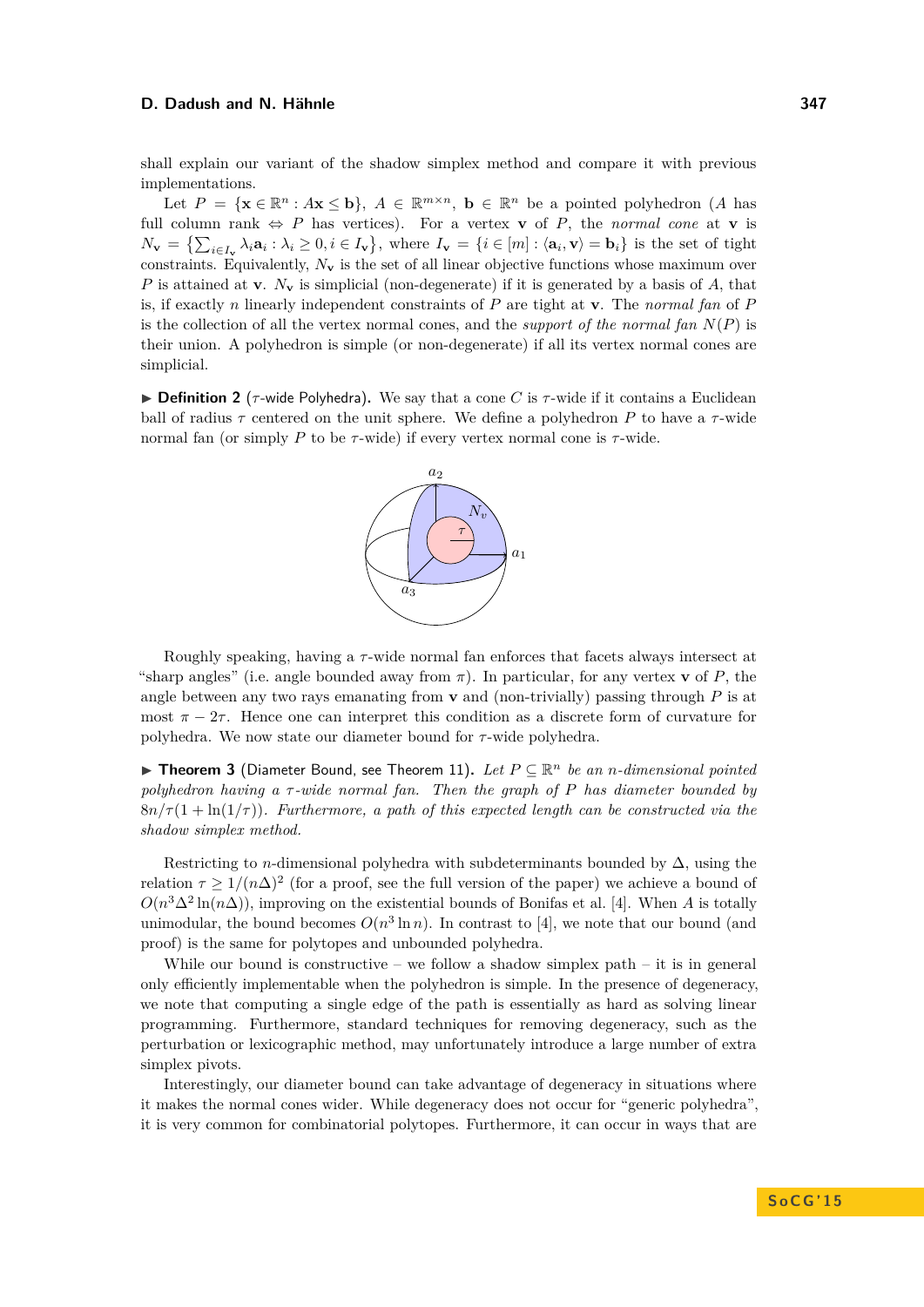useful to our diameter bound. For example, we remark that using degeneracy one can prove that the normal fan of the perfect matching polytope is  $\Omega(1/\sqrt{|E|})$ -wide [\[9\]](#page-14-15).

To solve linear optimization problems via the shadow simplex method, we will need more than a wide normal fan. In fact, we will have different requirements for the two phases of the simplex algorithm: Phase 1, which finds an initial feasible vertex, will require more than Phase 2, which finds an optimal vertex with respect to the objective starting from a feasible vertex.

 $\triangleright$  **Definition 4** (*δ*-distance property). A set of linearly independent vectors  $\mathbf{v}_1, \dots, \mathbf{v}_k \in \mathbb{R}^n$ satisfy the *δ*-distance property if for every  $i \in [k]$ , the vector  $\mathbf{v}_i$  is at Euclidean distance at least  $\delta \|\mathbf{v}_i\|$  from the span of  $\{\mathbf{v}_i : j \in [k] \setminus \{i\}\}.$ 

For a polyhedron  $P = \{ \mathbf{x} \in \mathbb{R}^n : A\mathbf{x} \leq \mathbf{b} \}$ , we define P to satisfy the *local*  $\delta$ *-distance property* if every *feasible basis* of *A*, i.e. the rows of *A* defining a vertex of *P*, satisfies the *δ*-distance property.

We say that a set of vectors  $\mathbf{v}_1, \ldots, \mathbf{v}_m \in \mathbb{R}^n$  satisfy the *global*  $\delta$ *-distance property* if every linearly independent subset satisfies the  $\delta$ -distance property. We say that a matrix  $A \in \mathbb{R}^{m \times n}$  satisfies the global  $\delta$ -distance property if its row vectors do.

<span id="page-3-1"></span>**► Lemma 5.** Let  $\mathbf{v}_1, \ldots, \mathbf{v}_n \in \mathbb{S}^{n-1}$  be a basis satisfying the  $\delta$ -distance property. Then  $cone(\mathbf{v}_1, \ldots, \mathbf{v}_n)$  *is*  $\delta/n$ *-wide.* 

**Proof.** See full paper.

The definitions differ in strength mainly based on the sets of bases to which they apply. The local *δ*-distance property is stronger than the *τ*-wide property for  $\tau = \delta/n$ , because it implies that *all triangulations* of the normal fan are  $\tau$ -wide.<sup>[2](#page-3-0)</sup> The global property is stronger than the local property since it applies also to infeasible bases, which allows one to control the geometry of polyhedra related to *P*, such as polyhedra obtained by removing a subset of constraints, which will be needed for Phase 1.

We now state our main result for Phase 2 simplex.

▶ Theorem 6 (Optimization via Shadow Simplex, see Theorem [20\)](#page-10-0).  $Let P = \{ \mathbf{x} \in \mathbb{R}^n : A\mathbf{x} \leq \mathbf{b} \}$ *be an n-dimensional* polytope *with m constraints satisfying the* local *δ*-distance property*. Then, given an objective*  $\mathbf{c} \in \mathbb{R}^n$  *and a vertex* **v** *of P, an optimal vertex can be computed using an expected*  $O((n^3/\delta) \ln(n/\delta))$  *shadow simplex pivots, where each pivot requires*  $O(mn)$ *arithmetic operations.*

Our Phase 2 algorithm above is faster than the algorithms in [\[7,](#page-14-13) [12\]](#page-14-14) and relies on a *weaker assumption* than [\[12\]](#page-14-14). The **v**,**w** path finding algorithm of Brunsch and Röglin [\[7\]](#page-14-13) is in fact a special case of the above, since we can choose **c** to be any objective maximized at **w**. Comparing to the Phase 2 algorithm of Eisenbrand and Vempala [\[12\]](#page-14-14), we require only the *local δ-distance property* instead of the global one. Whether one could rely only on the local property was left as open question in [\[12\]](#page-14-14), which we resolve in the affirmative.

A small technical caveat is that as stated, the algorithm requires knowledge of  $\delta$ . Since  $\delta \leq$ 1, we can always guess a number  $\delta' \leq \delta \leq 2\delta'$  by trying  $O(\ln 1/\delta)$  different values, incurring an  $O(\ln 1/\delta)$  factor increase in running time (overestimating  $\delta$  only affects correctness, not runtime). For simplicity, we shall henceforth assume that  $\delta$  is known.

<span id="page-3-0"></span><sup>&</sup>lt;sup>2</sup> However, the *τ*-wide property is weaker even when all normal cones are simplicial: a 2-dimensional cone of inner angle close to *π* is almost 1-wide, but satisfies *δ*-distance only for *δ* close to 0.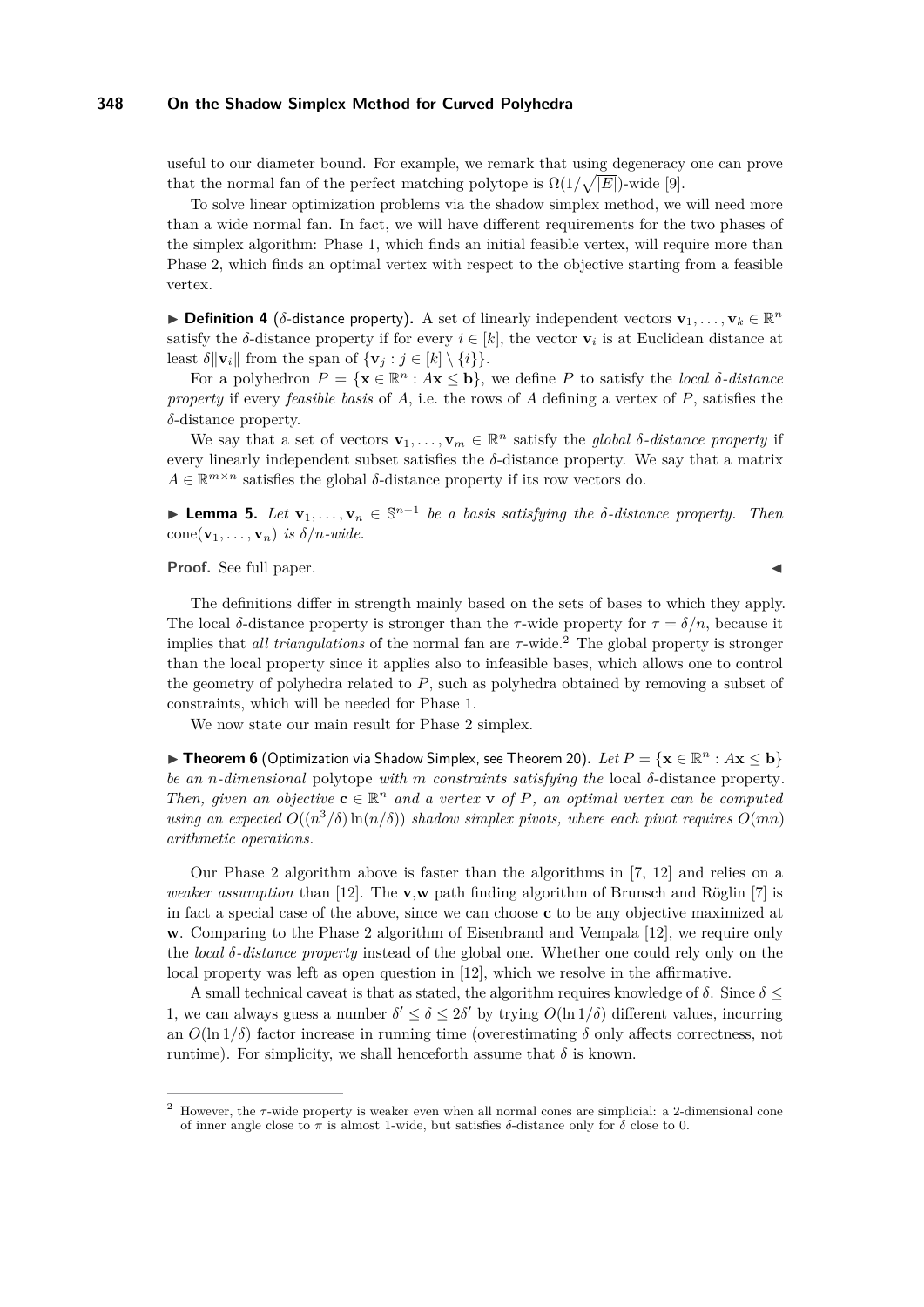A more important caveat is that the above algorithm requires that *P* be a polytope (i.e. bounded). This restriction is due to the fact that we can only generate the randomness required for our bounds efficiently (that is, without solving a general LP) when the support of the normal fan equals  $\mathbb{R}^n$ .

The unbounded setting can be reduced to the bounded setting, in the standard way, by adding one or more constraints to make *P* bounded while not cutting off any of its vertices.

**► Definition 7.** Let  $P = \{x \in \mathbb{R}^n : Ax \leq b\}$  be a pointed polyhedron. Then a polytope  $P' = \{ \mathbf{x} \in \mathbb{R}^n : A\mathbf{x} \leq \mathbf{b}, A'\mathbf{x} \leq \mathbf{b}' \}$  is *LP equivalent* to *P* if every vertex  $\mathbf{v} \in P$  satisfies  $\langle \mathbf{a}'_i, \mathbf{v} \rangle < \mathbf{b}'_i$  for all *i*; in particular, **v** is a vertex of *P'*.

Given an optimal vertex **v** of  $P'$  as above, one can easily check whether **v** is a vertex of *P*. If it is not, the original LP must be unbounded. In general, however, adding constraints to *P* happens at the expense of a degraded *δ*. In particular, the standard reduction of adding a large box constraint can degrade *δ* arbitrarily, hence the constraints must be added with care. We state the guarantees we can achieve below.

I **Lemma 8** (Removing Unboundedness, see full paper)**.** *Let P* = {**x** ∈ R *<sup>n</sup>* : *A***x** ≤ **b**} *be an n*-dimensional pointed polyhedron with *m* constraints. Let  $\mathbf{a}_1, \ldots, \mathbf{a}_m$  denote the rows of A  $and$   $b_{\max} = \max_{i \in [m]} |b_i|/||a_i||.$ 

**1.** *Assume that P satisfies the* local *δ*-distance property *and that*  $I \subseteq [m]$ ,  $|I| = n$ *, indexes the rows of a feasible basis. Letting*  $\mathbf{w} = -1/n \sum_{i \in I} \mathbf{a}_i / ||\mathbf{a}_i||$ , we have that

$$
P' = \{ \mathbf{x} \in \mathbb{R}^n : A\mathbf{x} \leq \mathbf{b}, \quad \langle \mathbf{w}, \mathbf{x} \rangle \leq nb_{\max}/\delta \},
$$

*is a polytope that is LP equivalent to P and satisfies the* local  $\delta^2/(2n)$ -distance property. **2.** *Assume that A satisfies the* global *δ*-distance property*. Then*

 $P' = {\mathbf{x} \in \mathbb{R}^n : -n\|\mathbf{a}_i\|b_{\max}/\delta - 1 \le \langle \mathbf{a}_i, \mathbf{x} \rangle \le \mathbf{b}_i, \quad \forall i \in [m]\}\,$ 

*is a polytope that is LP equivalent to P and satisfies the* global *δ*-distance *property.*

Finally, we use standard techniques for reducing feasibility to Phase 2 type optimization. As this generally requires pivoting over infeasible bases, we will require global instead of local properties here. Interestingly, for LPs with bounded subdeterminants, we get that the number of simplex pivots is completely independent of the number of constraints.

▶ Theorem 9 (Feasibility via Shadow Simplex, see full paper). Let  $P = \{x \in \mathbb{R}^n : Ax \leq b\}$ *be an n-dimensional polyhedron whose constraint matrix has full column rank and satisfies the global δ-distance property. Then a feasible solution to P can be computed using an*  $e$ *xpected*  $O((mn^3/\delta) \ln(n/\delta))$  *shadow simplex pivots. Furthermore, if A is integral and has subdeterminants bounded by* ∆*, a feasible solution can be computed using an expected*  $O(n^5\Delta^2 \ln(n\Delta)))$  *shadow simplex pivots.* 

# **Shadow Simplex Method**

Our main technical contribution is a new analysis and variant of the *shadow simplex method*, which utilizes (rather unexpectedly) an approach developed in [\[8\]](#page-14-0) for navigating over the Voronoi graph of a Euclidean lattice (see related work section).

The shadow simplex has been at the heart of many theoretical attempts to explain the surprising efficiency of the simplex method in practice. It has been shown to give polynomial bounds for the simplex method over random and smoothed linear programs [\[5,](#page-14-16) [19,](#page-14-17) [21\]](#page-14-18). As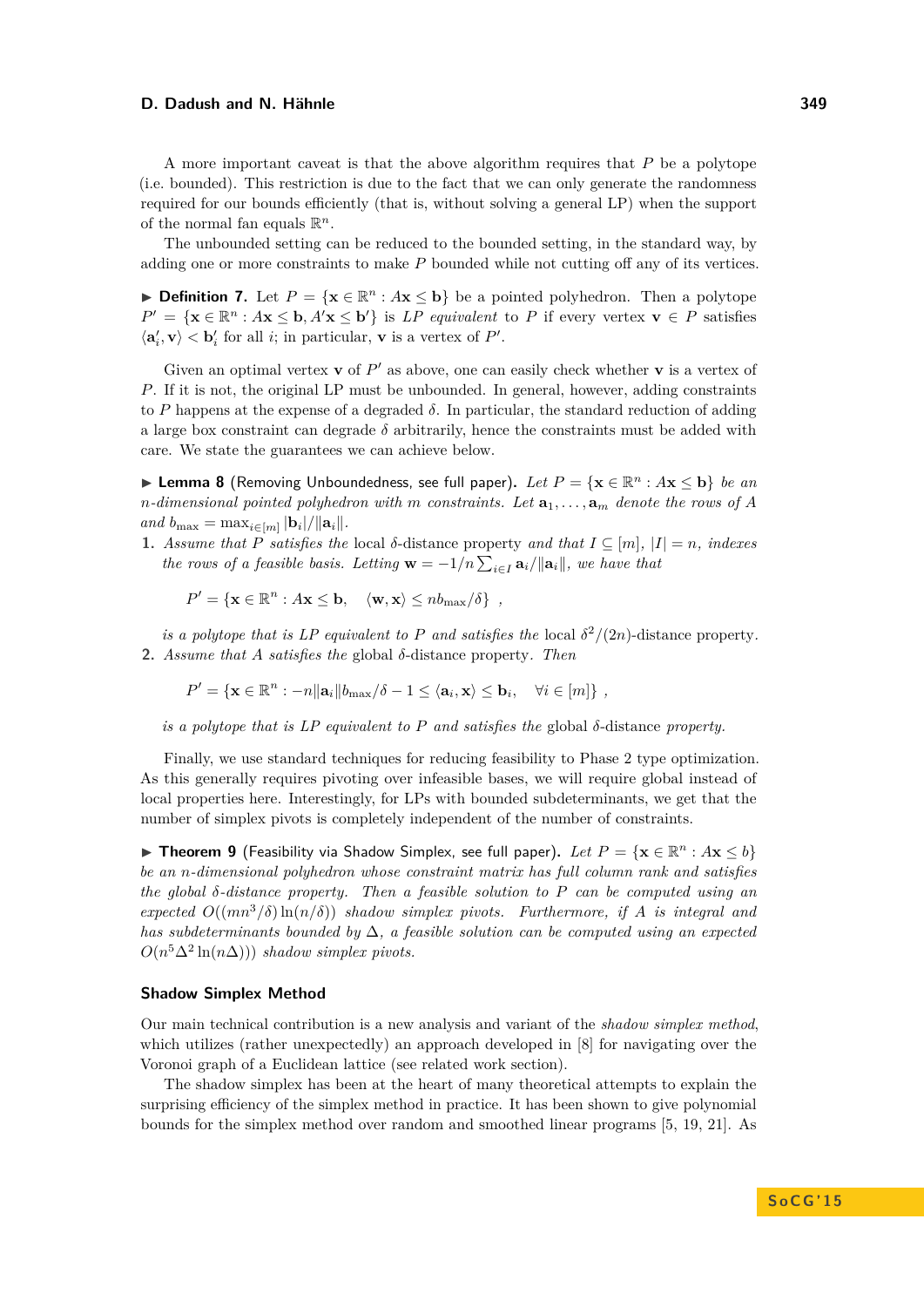mentioned above, Brunsch and Röglin [\[7\]](#page-14-13) already showed that it yields short paths for the polyhedra we consider here.

At a high level, the shadow simplex over a polyhedron *P* works as follows. Given an initial objective function **c**, a vertex **v** of *P* which maximizes this objective, and a target objective function **d**, the shadow simplex interpolates between the objective functions **c** and **d** and performs a pivot step whenever the optimal vertex changes (hence the alternative name *parametric* simplex method referring to the parameterization  $\mathbf{c}(\lambda) = (1 - \lambda)\mathbf{c} + \lambda\mathbf{d}$  of the objective function, where  $\lambda$  grows from 0 to 1 over the course of the algorithm).

Traditionally, this method is understood and analyzed with a primal interpretation: The polyhedron *P* is orthogonally projected onto the 2-dimensional plane spanned by **c** and **d** (hence the term "shadow"), and the algorithm is understood in terms of the boundary of the projection  $P'$ . The optimal vertices for **c** and **d** project to the boundary of  $P'$ , and as long as **c** and **d** are in sufficiently general position, edges of  $P'$  lift to edges of  $P$  so that the boundary can be followed efficiently by an algorithm that performs simplex pivots in the original space. The number of pivot steps is then typically bounded in terms of the lengths of edges or in terms of angles between edges of  $P'$ .

Our analysis is substantially different and based on a *dual* perspective: The shadow simplex method follows the line segment  $[c, d]$  through the normal fan of  $P$ , pivoting whenever the segment crosses into a different *n*-dimensional normal cone. We express the number of crossings, that is, the number of intersections between  $[\mathbf{c}, \mathbf{d}]$  and the facets of the normal fan of *P*, in terms of certain surface area measures of translates of the normal fan. The bounds we obtain on the number of intersections are stated below.

<span id="page-5-0"></span> $\triangleright$  **Theorem 10** (Intersection bounds, see Lemmas [22](#page-11-0) and [25\)](#page-13-3). Let  $\mathcal{T} = (C_1, \ldots, C_k)$  be a *partition of a cone*  $\Sigma$  *into polyhedral*  $\tau$ -wide cones. Let  $c, d \in \mathbb{R}^n$  and let  $X \in \mathbb{R}^n$  be *exponentially distributed on* Σ *(see Section [3.1\)](#page-7-0).*

**1.** The expected number of facets hit by the shifted line segment  $[\mathbf{c} + X, \mathbf{d} + X]$  satisfies

$$
\mathbb{E}[|\partial \mathcal{T} \cap [\mathbf{c} + X, \mathbf{d} + X]|] \le \frac{\|\mathbf{d} - \mathbf{c}\|}{\tau}.
$$

**2.** *Let*  $\alpha \in (0,1)$ *. Then* 

$$
\mathbb{E}[|\partial \mathcal{T} \cap [\mathbf{c} + \alpha X, \mathbf{c} + X]|] \leq \frac{2n}{\tau} \ln \frac{1}{\alpha}.
$$

To achieve the above bounds, the main idea is to relate the probability that the above random line segments pass through a normal cone to the probability that the associated perturbation vector lands in the cone (or some joint shift). Under the *τ* -wideness condition, we can in fact uniformly upper bound these proportionality factors. Since the jointly shifted normal cones are all disjoint, we can deduce the desired bounds from the fact that the sum of their measures is  $\leq 1$ .

We compose these bounds in a way that also departs from the classic template by using three consecutive shadow simplex paths instead of just one. For given vertices **v** and **w** we first pick objectives **c** and **d** that are "deep inside" the respective normal cones. From here, we sample an exponentially distributed perturbation vector *X* and traverse three paths through the normal fan in sequence:

$$
\mathbf{c} \quad \xrightarrow{(a)} \quad \mathbf{c} + X \quad \xrightarrow{(b)} \quad \mathbf{d} + X \quad \xrightarrow{(c)} \quad \mathbf{d}
$$

The perturbation *X* will be quite large and hence almost always large enough to push **c** and **d** away from their normal cones. Indeed, the high level intuition behind our path is that in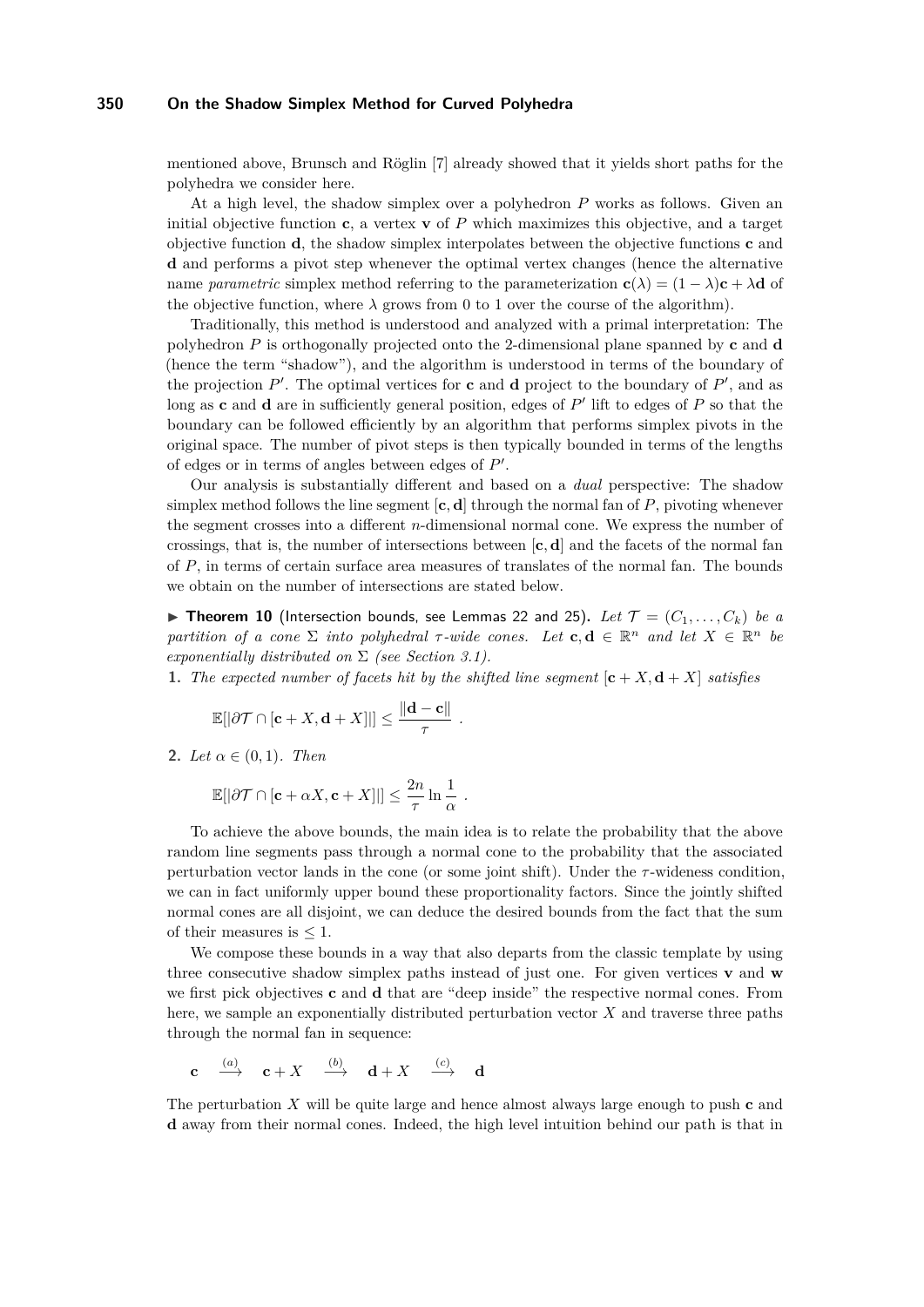order to avoid unusually long paths from **c** to **d**, we first travel to a "random intermediate location".

We note that in phases (*a*) and (*c*), randomness is only used to perturb one of the objectives. As far as we are aware, this paper provides the first successful analysis of the shadow simplex path in this setting. Furthermore, this extension is crucial to achieving our improved diameter bound. Previous algorithms were constrained to random perturbations that kept **c** and **d** inside their respective normal cones, making the amount of randomness they could take advantage of much smaller.

We now use the bounds from Theorem [10](#page-5-0) to derive the diameter bound.

<span id="page-6-0"></span>**Findment 11.** Let  $P \subseteq \mathbb{R}^n$  be a pointed full dimensional polyhedron with  $\tau$ -wide normal *cones. Then P has diameter bounded by*  $\frac{8n}{\tau}(1 + \ln 1/\tau)$ *.* 

**Proof.** Let **v**<sub>1</sub>, **v**<sub>2</sub> be vertices of *P* with normal cones  $N_{\mathbf{v}_1}, N_{\mathbf{v}_2}$ . Let  $\mathbf{c}_1, \mathbf{c}_2 \in \mathbb{S}^{n-1}$  satisfy  $\mathbf{c}_i + \tau \mathcal{B}_2^n \subseteq N_{\mathbf{v}_i}$ ,  $i \in \{1,2\}$ . Let  $\Sigma = N(P)$  denote the support of the normal fan of *P*, and let *X* be exponentially distributed over  $\Sigma$ .

We will construct a path from  $\mathbf{v}_1$  to  $\mathbf{v}_2$  by following the sequence of vertices optimizing the objectives in the segments  $[\mathbf{sc}_1, \mathbf{sc}_1 + X]$ ,  $[\mathbf{sc}_1 + X, \mathbf{sc}_2 + X]$ ,  $[\mathbf{sc}_2 + X, \mathbf{sc}_2]$ , where  $s > 0$  is a scalar to be chosen later. We will condition on the event that  $||X|| \leq 2n$ . Since  $\mathbb{E}|||X||| = n$ (see Lemma [13\)](#page-7-1), by Markov's inequality this occurs with probablity at least 1*/*2. Under this event, by  $\tau$ -wideness, we will not pivot in the segments  $[s\mathbf{c}_1, s\mathbf{c}_1 + \frac{s\tau}{2n}X]$  and  $[s\mathbf{c}_2 + \frac{s\tau}{2n}X, s\mathbf{c}_2]$ . Using Theorem [10,](#page-5-0) the number of pivots along the segments  $[s\mathbf{c}_1 + \frac{s\tau}{2n}X, s\mathbf{c}_1 + X]$ ,  $[s\mathbf{c}_1 +$  $X, s\mathbf{c}_2 + X$ ,  $[s\mathbf{c}_2 + X, s\mathbf{c}_2 + \frac{s\tau}{2n}X]$ , is bounded by

$$
\frac{\left(\frac{s\|\mathbf{c}_2-\mathbf{c}_1\|}{\tau}+\frac{4n}{\tau}\ln\left(\frac{2n}{s\tau}\right)\right)}{\Pr[\|X\|\leq 2n]} \leq 2\left(\frac{s\|\mathbf{c}_2-\mathbf{c}_1\|}{\tau}+\frac{4n}{\tau}\ln\left(\frac{2n}{s\tau}\right)\right).
$$

Setting  $s = \frac{4n}{\|\mathbf{c}_2 - \mathbf{c}_1\|}$ , the above bound becomes

$$
\frac{8n}{\tau} \left( 1 + \ln \left( \frac{\|\mathbf{c}_2 - \mathbf{c}_1\|}{2\tau} \right) \right) \le \frac{8n}{\tau} \left( 1 + \ln \frac{1}{\tau} \right), \text{ as needed.} \tag{4}
$$

## **Related Work**

In a surprising connection, we borrow techniques developed in a recent work of Bonifas and the first named author [\[8\]](#page-14-0) for a totally different purpose, namely, for solving the Closest Vector Problem with Preprocessing on Euclidean lattices. In [\[8\]](#page-14-0), a 3-step "perturbed" line path was analyzed to navigate over the Voronoi graph of the lattice, where lattice points are connected if their associated Voronoi cells touch in a facet.

In the current work, we show a strikingly close analogy between analyzing the number of intersections of a random straight line path with a Voronoi tiling of space and the intersections of a shadow simplex path with the normal fan of a polyhedron. This unexpected connection makes us hopeful that these ideas may have even broader applicability.

# **3 Notation and Definitions**

For vectors  $\mathbf{x}, \mathbf{y} \in \mathbb{R}^n$ , we let  $\langle \mathbf{x}, \mathbf{y} \rangle = \sum_{i=1}^n \mathbf{x}_i \mathbf{y}_i$  denote their inner product. We let  $\|\mathbf{x}\| = \sqrt{\langle \mathbf{x}, \mathbf{x} \rangle}$  denote the Euclidean norm,  $\mathcal{B}_2^n = {\mathbf{x} \in \mathbb{R}^n : \|\mathbf{x}\| \leq 1}$  the unit ball, and  $\mathbb{S}^{n-1} = \partial \mathcal{B}_2^n$  the unit sphere. We denote the linear span of a set  $A \subseteq \mathbb{R}^n$  by span(*A*). We use the notation  $I[\mathbf{x} \in A]$  for the indicator of *A*, that is  $I[\mathbf{x} \in A]$  is 1 if  $\mathbf{x} \in A$  and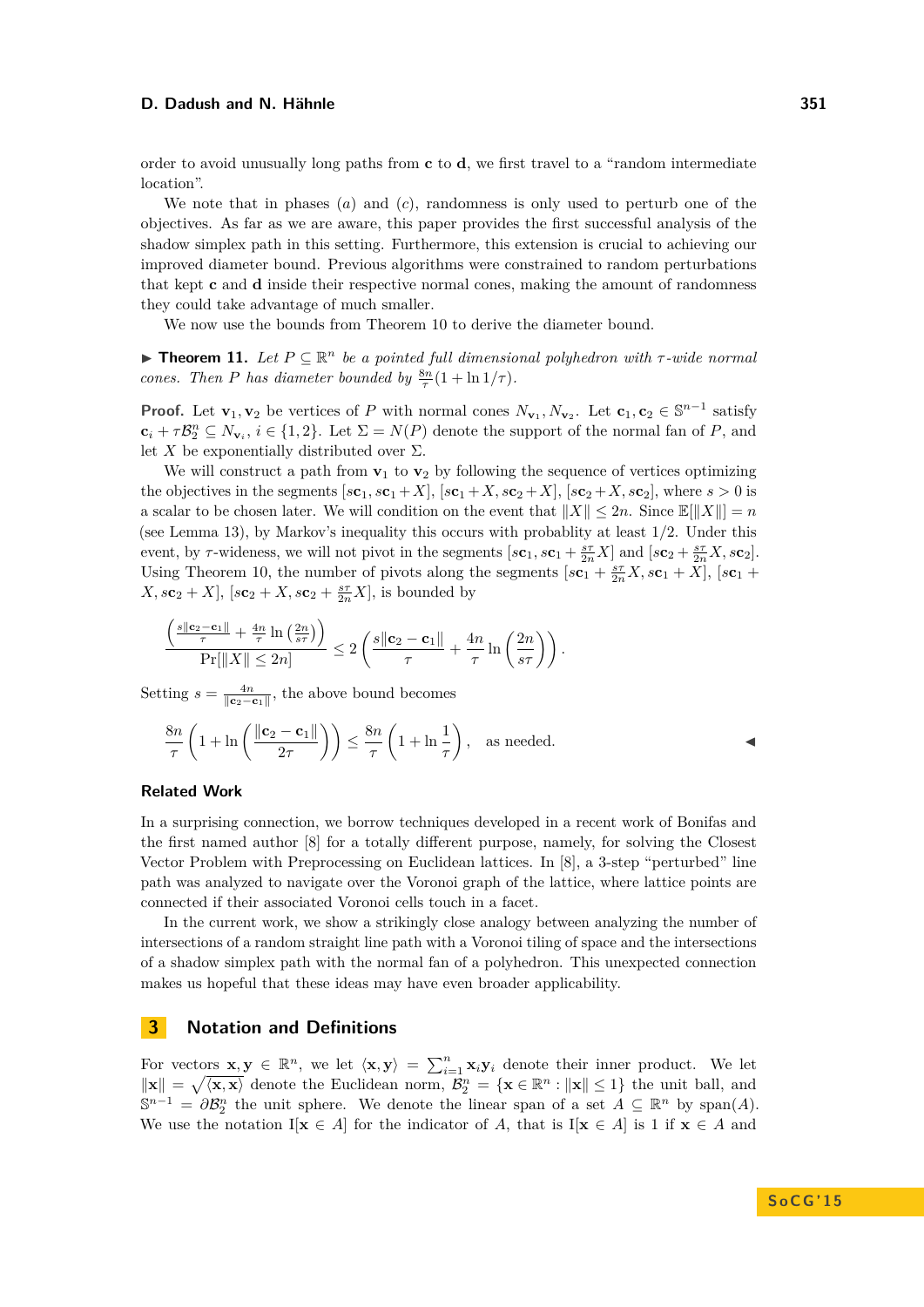0 otherwise. For a set of scalars  $S \subseteq \mathbb{R}$ , we write  $SA = \{sa : s \in S, a \in A\}$ . For two sets  $A, B \subseteq \mathbb{R}^n$ , we define their Minkowski sum  $A + B = \{a + b : a \in A, b \in B\}$ . We let  $d(A, B) = \inf \{ ||\mathbf{x} - \mathbf{y}|| : \mathbf{x} \in A, \mathbf{y} \in B \}$ , denote the Euclidean distance between *A* and *B*. For vectors  $\mathbf{a}, \mathbf{b} \in \mathbb{R}^n$  we write  $[\mathbf{a}, \mathbf{b}]$  for the closed line segment and  $[\mathbf{a}, \mathbf{b})$  for the half-open line segment from **a** to **b**.

**Definition 12** (Cone). A cone  $\Sigma \subseteq \mathbb{R}^n$  satisfies the following three properties:

- $\blacksquare$  **0**  $\in \Sigma$ .
- $\blacksquare$  **x** + **y**  $\in \Sigma$  if **x** and **y** are in  $\Sigma$ .
- $\blacktriangleright$  **Ax**  $\in \Sigma$  if **x**  $\in \Sigma$  and  $\lambda \geq 0$ .

For vectors  $\mathbf{y}_1, \ldots, \mathbf{y}_k \in \mathbb{R}^n$ , we define the closed cone they generate as

cone(
$$
\mathbf{y}_1, ..., \mathbf{y}_k
$$
) =  $\left\{\sum_{i=1}^m \lambda_i \mathbf{y}_i : \lambda_i \geq 0, i \in [m]\right\}.$ 

A cone is polyhedral if it can be generated by a finite number of vectors, and is simplicial if the generators are linearly independent. By convention, we let  $cone(\emptyset) = 0$ . A simplicial cone has the  $\delta$ -distance property if its extreme rays satisfy the  $\delta$ -distance property.<sup>[3](#page-7-2)</sup>

The faces of a convex set  $K \subseteq \mathbb{R}^n$  are its subsets of the form  $F = \{ \mathbf{x} \in K : \langle \mathbf{a}, \mathbf{x} \rangle = \beta \}$ where  $\mathbf{a} \in \mathbb{R}^n$  and  $\beta \in \mathbb{R}$  satisfy  $\langle \mathbf{a}, \mathbf{x} \rangle \leq \beta$  for all  $\mathbf{x} \in K$ . Faces of co-dimension 1 are called facets. For a simplicial cone *C*, we note that its non-empty faces are exactly all the subcones generated by any subset of the generators of *C*.

A set of cones  $\mathcal{T} = \{C_1, \ldots, C_k\}$  is an *n*-dimensional *cone partition* if:

- Each  $C_i \subseteq \mathbb{R}^n$ ,  $i \in [k]$ , is a closed *n*-dimensional cone.
- Any two cones  $C_i, C_j, i \neq j$ , meet in a shared face.
- The *support* of  $\mathcal{T}$ ,  $\sup(\mathcal{T}) \stackrel{\text{def}}{=} \cup_{i \in [k]} C_i$ , is a closed cone.

We say that *F* is a face of  $\mathcal T$  if it is a face of one of its contained cones. A cone partition  $\mathcal T$  is  $\tau$ -wide if every  $C_i$  is  $\tau$ -wide. It is simplicial if every  $C_i$  is simplicial. In this case, we also call  $\mathcal T$  a *cone triangulation*. A cone triangulation satisfies the local  $\delta$ -distance property if every  $C_i$  satisfies it. We define the boundary of  $\mathcal{T}$ ,  $\partial \mathcal{T} = \cup_{i=1}^k \partial C_i$ . We say that a cone triangulation  $\mathcal T$  *triangulates* a cone partition  $\mathcal P$  if  $\mathcal T$  and  $\mathcal P$  have the same support and every cone  $C \in \mathcal{T}$  is generated by a subset of the extreme rays of some cone of P. This means that  $\mathcal T$  partitions ("refines") every cone of  $\mathcal P$  into simplicial cones.

# <span id="page-7-0"></span>**3.1 Exponential distribution**

We say that a random variable  $X \in \mathbb{R}^n$  is exponentially distributed on a cone  $\Sigma$  if

$$
\Pr[X \in S] = \int_S \zeta_\Sigma(\mathbf{x}) \mathrm{d}\mathbf{x}
$$

for every measurable  $S \subseteq \mathbb{R}^n$ , where  $\zeta_{\Sigma}(\mathbf{x}) = c_{\Sigma}e^{-\|\mathbf{x}\|}\mathbf{I}[\mathbf{x} \in \Sigma]$ . A standard computation, which we include for completeness, yields the normalizing constant and the expected norm.

<span id="page-7-1"></span>► **Lemma 13.** *The normalizing constant is*  $c_{\Sigma}^{-1} = n! \text{vol}_n(\mathcal{B}_2^n \cap \Sigma)$ *. For X exponentially distributed on*  $\Sigma$ *, we have that*  $\mathbb{E}[\|X\|] = n$ *.* 

**Proof.** See full paper.

<span id="page-7-2"></span><sup>3</sup> The *δ*-distance property is invariant under scaling, so the choice of generators of the extreme rays is irrelevant.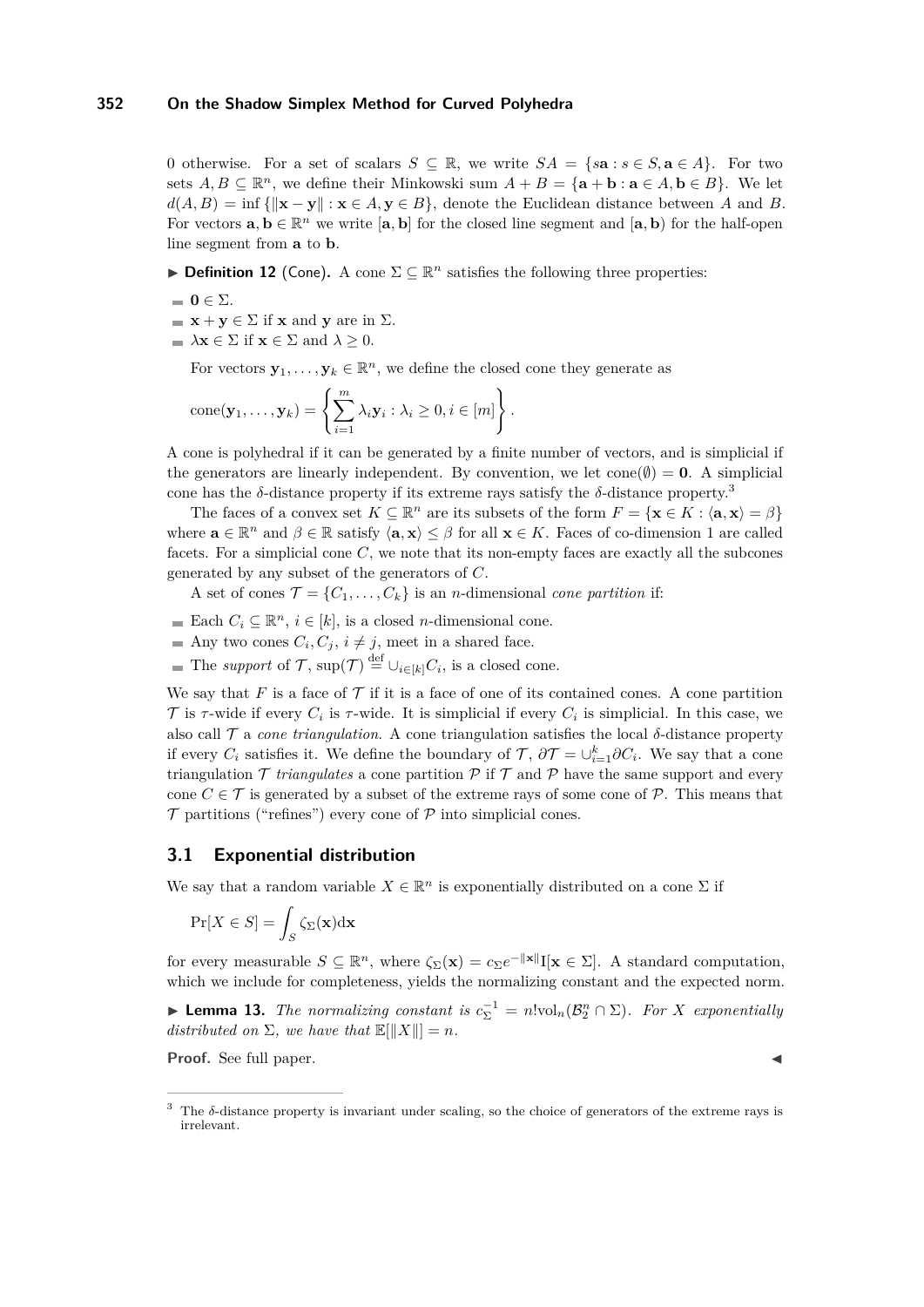# **4 Optimization**

While bounding the number of intersections of line segments [**c***,* **d**] with the facets of the normal fan of  $P = \{ \mathbf{x} \in \mathbb{R}^n : A\mathbf{x} \leq \mathbf{b} \}$  is sufficient to obtain existential bounds on the diameter of *P*, we also need to be able to efficiently compute the corresponding pivots to obtain efficient algorithms. The following summarizes the required results, the technical details of which are found in the full version of the paper.

▶ **Theorem 14** (Shadow Simplex). Let  $P = \{x \in \mathbb{R}^n : Ax \leq b\}$  be pointed,  $c, d \in \mathbb{R}^n$ , and *B an optimal basis for* **c***. If every intersection of* [**c***,* **d**) *with a facet F of a cone spanned by a feasible basis of P lies in the relative interior of F, the Shadow Simplex can be used to compute an optimal basis for* **d** *in*  $O(mn^2 + Nmn)$  *arithmetic operations, where N is the number of intersections of*  $[c, d]$  *with some triangulation*  $\mathcal T$  *of the normal fan of*  $P$ *, where*  $\mathcal T$ *contains the cone spanned by the initial basis B.*

As explained in Section [2,](#page-1-1) we want to follow segments  $[\mathbf{c}, \mathbf{c} + X]$ ,  $[\mathbf{c} + X, \mathbf{d} + X]$ ,  $[\mathbf{d} + X, \mathbf{d}]$ in the normal fan. Our intersection bounds from Theorem [10](#page-5-0) are not quite sufficient to bound the number of steps on the first and last segments entirely. This is easily dealt with for the first segment, because we can control the initial objective function **c** so that it lies deep in the initial normal cone.

For the final segment, we follow the approach of Eisenbrand and Vempala [\[12\]](#page-14-14), who showed that if *A* satisfies the *global δ*-distance property, then an optimal facet for **d** can be derived from a basis that is optimal for some  $\tilde{\mathbf{d}}$  with  $\|\mathbf{d}-\tilde{\mathbf{d}}\| \leq \frac{\delta}{n}$ . Recursion can then be used on a problem of reduced dimension to move from  $\tilde{\mathbf{d}}$  to  $\mathbf{d}$ . We strengthen their result (thereby answering a question left open by [\[12\]](#page-14-14)) and show that the *local δ*-distance property is sufficient to get the same result as long as  $\|\mathbf{d} - \tilde{\mathbf{d}}\| \le \frac{\delta}{n^2}$ .<sup>[4](#page-8-0)</sup>

<span id="page-8-1"></span>▶ **Lemma 15.** *Let*  $\mathbf{x}_1, ..., \mathbf{x}_m \in \mathbb{S}^{n-1}$  *be a set of vectors. Then the following are equivalent:*

**1.**  $\mathbf{x}_1, \ldots, \mathbf{x}_m$  *satisfy the*  $\delta$ *-distance property.* **2.** ∀  $I \subseteq [m]$  *for which*  $\{x_i : i \in I\}$  *are linearly independent and* ∀  $(a_i \in \mathbb{R} : i \in I)$ 

$$
\|\sum_{i\in I} a_i \mathbf{x}_i\| \ge \delta \max_{i\in I} |a_i|.
$$

**Proof.** See full paper.

**Definition 16.** Let F be a face of a cone triangulation  $\mathcal{T}$  and let **x** be a vector in the support of  $\mathcal{T}$ . Let  $G = \text{cone}(\mathbf{x}_1, \dots, \mathbf{x}_k)$ ,  $\|\mathbf{x}_i\| = 1$ , be the minimal face of  $\mathcal{T}$  that contains **x** and consider the unique conic combination  $\mathbf{x} = \lambda_1 \mathbf{x}_1 + \cdots + \lambda_k \mathbf{x}_k$ . We define

$$
\alpha_F(\mathbf{x}) := \sum_{i: \mathbf{x}_i \notin F} \lambda_i.
$$

In particular,  $\alpha_F(\mathbf{x}) \geq 1$  if **x** is a unit vector and the minimal face containing it is disjoint from *F*, and  $\alpha_F(\mathbf{x}) = 0$  if  $\mathbf{x} \in F$ .

<span id="page-8-2"></span> $\blacktriangleright$  **Lemma 17.** Let F be a cone of an *n*-dimensional cone triangulation  $\mathcal T$  satisfying the local *δ*-distance property. Let **x** be a point in the support of  $\mathcal{T}$ . Then  $d(\mathbf{x}, F) \geq \alpha_F(\mathbf{x}) \cdot \frac{\delta}{n}$ .

<span id="page-8-0"></span> $4\;$  In the final bound, the loss of a factor *n* here disappears inside a logarithm.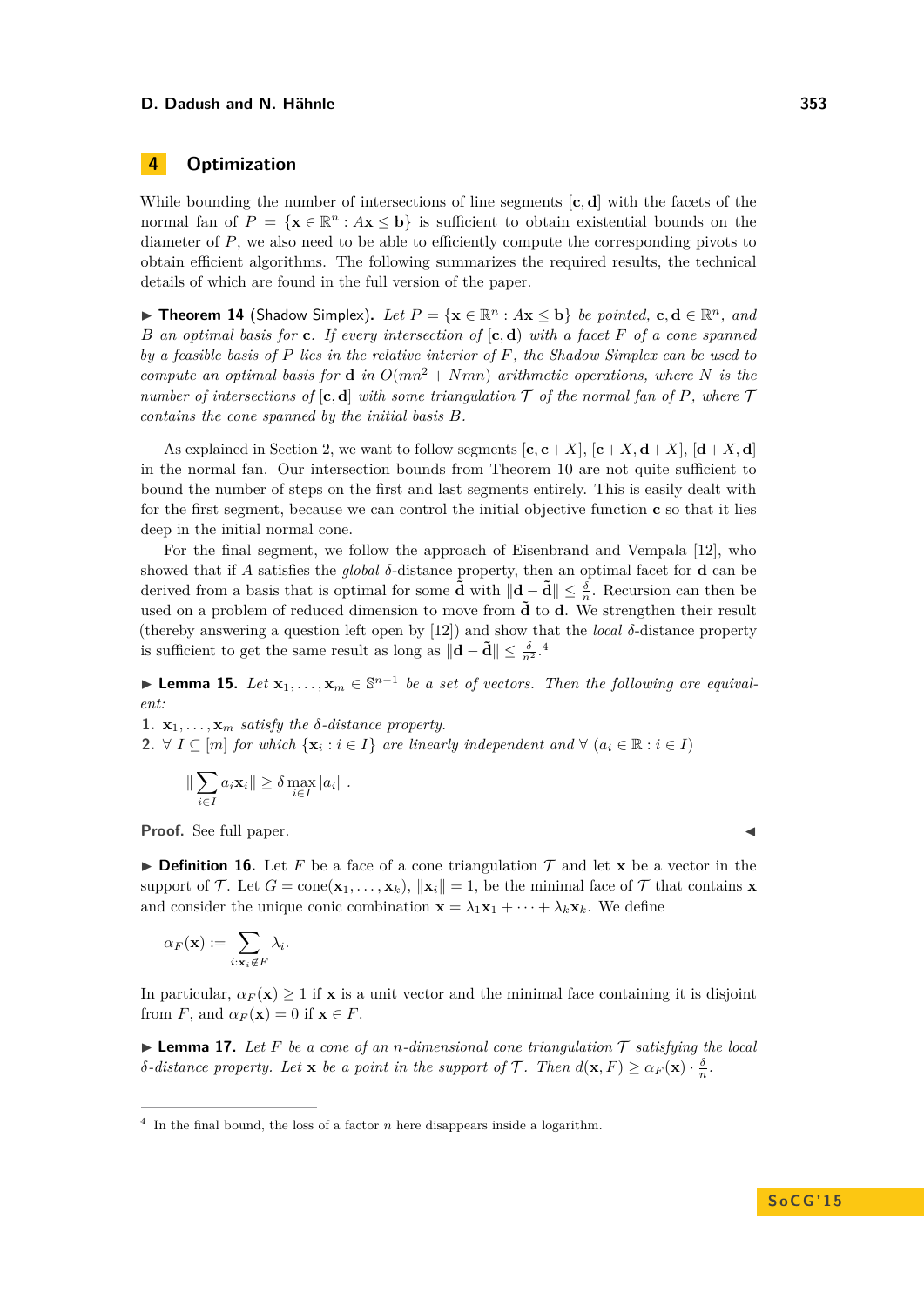**Proof.** Let  $y \in F$  be the (unique) point with  $d(x, y) = d(x, F)$ . Note that by convexity, the segment  $[\mathbf{x}, \mathbf{y}]$  is contained in the support of T. By considering the cones of T that contain points on the segment  $[\mathbf{x}, \mathbf{y}]$ , we obtain a sequence of points

 $\mathbf{x} = \mathbf{x}_0, \mathbf{x}_1, \dots, \mathbf{x}_r = \mathbf{y}$ 

on the segment  $[\mathbf{x}, \mathbf{y}]$  and (full-dimensional) cones  $G_1, \ldots, G_r$  such that

$$
G_i \cap [\mathbf{x}, \mathbf{y}] = [\mathbf{x}_{i-1}, \mathbf{x}_i].
$$

Since  $\alpha_F(\mathbf{y}) = 0$ , the result of the lemma follows immediately from the claim that

$$
d(\mathbf{x}_{i-1}, \mathbf{x}_i) \geq |\alpha_F(\mathbf{x}_{i-1}) - \alpha_F(\mathbf{x}_i)| \cdot \frac{\delta}{n},
$$

which we will now prove.

Fix some  $G_i = \text{cone}(\mathbf{y}_1, \dots, \mathbf{y}_n)$ . By relabelling, we may assume that  $\text{cone}(\mathbf{y}_1, \dots, \mathbf{y}_k)$  $G_i \cap F$  (since  $G_i$  and *F* are both faces of *T*), for some  $0 \leq k \leq n$  (if  $k = 0$  then  $G_i \cap F = \{0\}$ ).

For every  $z \in G_i$ , the minimal cone containing z is a face of  $G_i$ . Therefore, using the unique conic combination  $\mathbf{z} = \sum_{i=1} \lambda_i \mathbf{y}_i$ , we have that  $\alpha_F(\mathbf{z}) = \sum_{k \leq i \leq n} \lambda_i$ .

Writing  $\mathbf{x}_{i-1} = \sum_{i=1}^{n} a_i \mathbf{y}_i$  and  $\mathbf{x}_i = \sum_{i=1}^{n} b_i \mathbf{y}_i$ , by Lemma [15](#page-8-1) we have that

$$
d(\mathbf{x}_{i-1}, \mathbf{x}_i) \ge \delta \max_{1 \le i \le n} |a_i - b_i| \ge \delta \max_{k < i \le n} |a_i - b_i| \ge \frac{\delta}{n} \sum_{k < i \le n} |a_i - b_i|
$$
\n
$$
\ge \frac{\delta}{n} |\alpha_F(\mathbf{x}_{i-1}) - \alpha_F(\mathbf{x}_i)|,
$$

which completes the proof of the claim.

<span id="page-9-1"></span> $\blacktriangleright$  **Lemma 18.** Let F be a cone of a triangulation  $\mathcal T$  satisfying the local  $\delta$ -distance property *and let* **x** *be a point in the support of*  $\mathcal{T}$  *with*  $d(\mathbf{x}, F) \leq \frac{\delta}{n^2}$ *. Let*  $G = \text{cone}(\mathbf{x}_1, \dots, \mathbf{x}_n)$ *,*  $\|\mathbf{x}_i\| = 1$ , be a cone of T containing **x** and let

$$
\mathbf{x} = \lambda_1 \mathbf{x}_1 + \dots + \lambda_n \mathbf{x}_n
$$

*be the corresponding conic combination. Then for every*  $i \in [n]$  *with*  $\lambda_i > \frac{1}{n}$  *one has*  $\mathbf{x}_i \in F$ *.* 

**Proof.** Suppose there is some *i* with  $\lambda_i > \frac{1}{n}$  and  $\mathbf{x}_i \notin F$ . Then  $\alpha_F(\mathbf{x}) > \frac{1}{n}$  and by Lemma [17](#page-8-2) we get  $d(\mathbf{x}, F) > \frac{\delta}{n^2}$ , which is a contradiction.

For the recursion on a facet, we let  $\pi_i(\mathbf{x}) := \mathbf{x} - \frac{\langle \mathbf{x}, \mathbf{a}_i \rangle}{\langle \mathbf{a}_i, \mathbf{a}_i \rangle}$  $\frac{\langle \mathbf{x}, \mathbf{a}_i \rangle}{\langle \mathbf{a}_i, \mathbf{a}_i \rangle} \mathbf{a}_i$  be the orthogonal projection onto the subspace orthogonal to  $\mathbf{a}_i$  and we let  $F_i$  be the facet of P defined by  $\langle \mathbf{a}_i, \mathbf{x} \rangle = \mathbf{b}_i$ .

 $\blacktriangleright$  **Lemma 19.** *Let* **v**<sub>1</sub>*, . . .* , **v**<sub>*k*</sub> ∈ ℝ<sup>*n*</sup> *be linearly independent vectors that satisfy the δ-distance property and let*  $\pi$  *be the orthogonal projection onto the subspace orthogonal to*  $\mathbf{v}_k$ *. Then*  $\pi(\mathbf{v}_1), \ldots, \pi(\mathbf{v}_{k-1})$  *satisfy the δ-distance property.* 

**Proof.** See full paper.

This Lemma, which was already used by [\[12\]](#page-14-14), implies that if *P* satisfies the local *δ*-distance property then so does  $F_i$ , where the definition of local  $\delta$ -distance is understood relative to the affine hull of  $F_i$ <sup>[5](#page-9-0)</sup> because the normal vectors of  $F_i$  arise from orthogonal projections of the normal vectors of *P*.

<span id="page-9-0"></span><sup>&</sup>lt;sup>5</sup> Alternatively, one can apply a rotation and translation so that  $F_i$  lies in the subspace  $\mathbb{R}^{n-1}$  spanned by the first  $n-1$  coordinates. The rotation does not affect the  $\delta$ -distance property, and we can then treat  $F_i$  as a polytope in  $\mathbb{R}^{n-1}$ .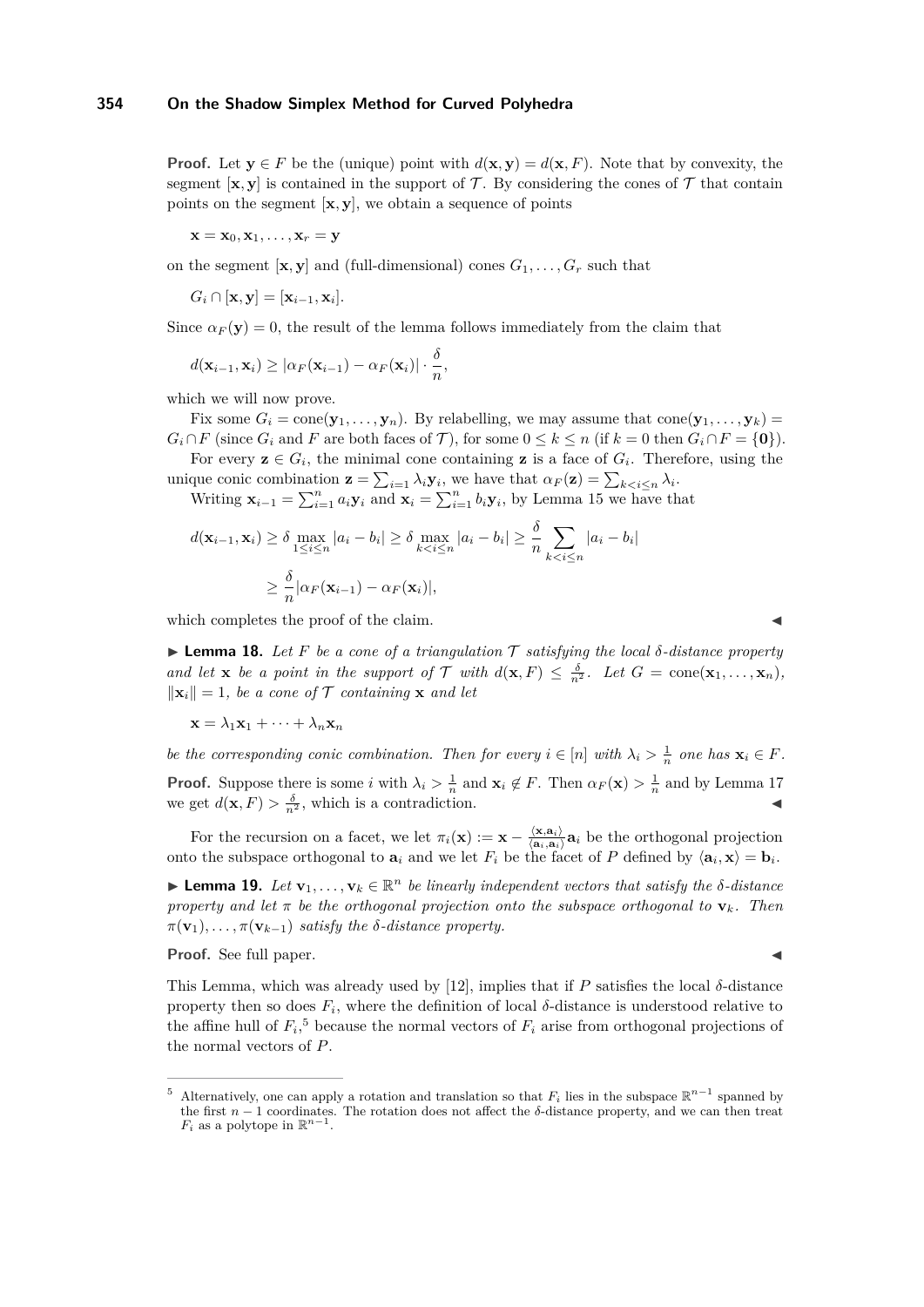**Input**: polytope  $P = {\mathbf{x} \in \mathbb{R}^n : A\mathbf{x} \leq \mathbf{b}}$ ,  $\delta > 0$ , feasible basis  $B, \mathbf{d} \in \mathbb{R}^n$ **Output**: optimal basis  $B \subset [m]$  for **d**  $\mathbf{c} \leftarrow \sum_{i \in B} \frac{\mathbf{a}_i}{\|\mathbf{a}_i\|}, \, \mathbf{d} \leftarrow 2 \frac{\mathbf{d}}{\|\mathbf{d}\|}$ Sample  $X \in \mathbb{R}^n$  from the exponential distribution conditioned on  $||X|| \leq 2n$ Follow segments  $[\mathbf{c}, \mathbf{c} + X]$ ,  $[\mathbf{c} + X, \mathbf{d} + X]$ ,  $[\mathbf{d} + X, \mathbf{d} + \frac{\delta}{2n^3}X]$  using Shadow Simplex Find  $\lambda_i$  such that  $\tilde{\mathbf{d}} := \mathbf{d} + \frac{\delta}{2n^3} X = \sum_{i \in B} \lambda_i \frac{\mathbf{a}_i}{\|\mathbf{a}_i\|}$  where  $\overline{B}$  is the current basis Choose  $i^*$  such that  $\lambda_{i^*} > \frac{1}{n}$ *B*<sup> $\prime$ </sup> ← optimal basis of  $F_{i^*}$  for  $\pi_{i^*}(\mathbf{d})$ , obtained by recursion starting at  $B \setminus \{i^*\}$ **return**  $B' \cup \{i^*\}$ 



<span id="page-10-1"></span><span id="page-10-0"></span>I **Theorem 20.** *If P satisfies the local δ-distance property, then Algorithm [1](#page-10-1) correctly computes an optimal basis for* **d** *using an expected*  $O((n^3/\delta) \ln(n/\delta))$  *shadow simplex pivots.* 

**Proof.** For correctness, let T be some triangulation of the normal fan of P and let C be a cone in  $\mathcal{T}$  that contains **d**. We have  $\|\frac{\delta}{2n^3}X\| \leq \frac{\delta}{n^2}$  and therefore  $d(\tilde{\mathbf{d}}, C) \leq d(\tilde{\mathbf{d}}, \mathbf{d}) \leq \frac{\delta}{n^2}$ . Furthermore,  $\|\tilde{\mathbf{d}}\| \geq \|\mathbf{d}\| - \frac{\delta}{n^2} > 1$  implies that  $\sum_{i \in B}^{\infty} \lambda_i > 1$  so that there is some *i* with  $\lambda_i > \frac{1}{n}$ . Applying Lemma [18](#page-9-1) yields that  $\mathbf{a}_{i^*}$  is a generator of *C*, which means that  $i^*$  is contained in some optimal basis for **d**. This implies that recursion on  $F_{i^*}$  yields the correct result.

In order to bound the number of pivots, let *C* be the cone of the initial basis and observe that  $\mathbf{c} + \delta \mathcal{B}_2^n \subseteq C$  by the proof of Lemma [5.](#page-3-1) Hence the segment  $[\mathbf{c} + \frac{\delta}{2n}X)$  does not cross a facet of the triangulation  $\mathcal{T}_1$  of the normal fan that is implicitly used by the first leg of the shadow simplex path.

If X were exponentially distributed (without the conditioning on  $||X|| \leq 2n$ ), Theorem [10](#page-5-0) together with Lemma [5](#page-3-1) would bound the expected number of pivot steps along the three segments by

$$
\mathbb{E}[N] \le \frac{2n^2}{\delta} \ln \frac{2n}{\delta} + \frac{n\|\mathbf{d} - \mathbf{c}\|}{\delta} + \frac{2n^2}{\delta} \ln \frac{2n^3}{\delta} \le O(\frac{n^2}{\delta} \ln(\frac{n}{\delta}))
$$

Since  $\mathbb{E}[\|X\|] = n$  we have  $\Pr[\|X\| \leq 2n] \geq \frac{1}{2}$  by Markov's inequality and therefore

$$
\mathbb{E}[N \mid ||X|| \le 2n] \le 2 \mathbb{E}[N] \le O(\frac{n^2}{\delta} \ln(\frac{n}{\delta})).
$$

The bound on the total expected number of pivot steps follows from the depth *n* of recursion.

 $\blacktriangleleft$ 

# **5 Intersection Bounds and Diameter Bounds**

<span id="page-10-2"></span>**Example 11.** Let C be a polyhedral cone containing  $\mathbf{u} + \tau \mathcal{B}_2^n$ , where  $\|\mathbf{u}\| = 1$ . Let  $\mathbf{c}, \mathbf{d} \in \mathbb{R}^n$ and let  $X \in \mathbb{R}^n$  be exponentially distributed on a full dimensional cone  $\Sigma \ni \mathbf{u}$ . Then the *expected number of times the shifted line segment*  $[\mathbf{c} + X, \mathbf{d} + X]$  *hits the boundary of C is at most*

$$
\mathbb{E}[|\partial C \cap [\mathbf{c} + X, \mathbf{d} + X]|] \le \frac{\|\mathbf{d} - \mathbf{c}\|}{\tau} \int_0^1 \int_{(C - ((1 - \lambda)c + \lambda d)) \cap \Sigma} \zeta_{\Sigma}(\mathbf{x}) d\mathbf{x} d\lambda
$$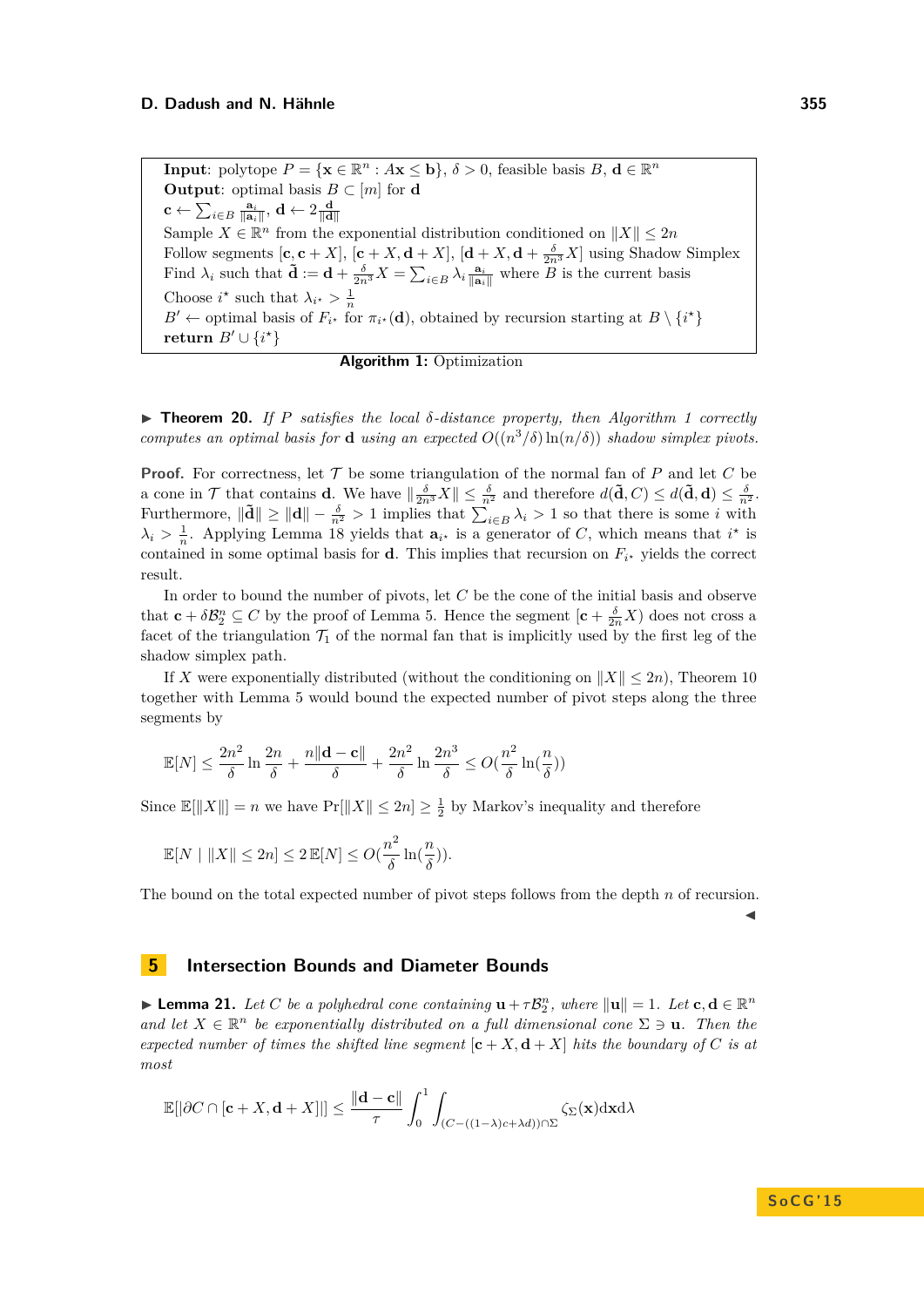**Proof.** Let *F* be a facet of *C*. Note that with probability 1, the line segment  $[\mathbf{c} + X, \mathbf{d} + X]$ passes through *F* at most once. By linearity, we see that

<span id="page-11-1"></span>
$$
\mathbb{E}[|\partial C \cap [\mathbf{c} + X, \mathbf{d} + X]|] = \sum_{F \text{ facet of } C} \Pr[(F \cap [\mathbf{c} + X, \mathbf{d} + X]) \neq \emptyset].
$$
 (1)

We now bound the crossing probability for any facet *F*.

We first calculate the hitting probability as

<span id="page-11-2"></span>
$$
\Pr[F \cap [\mathbf{c} + X, \mathbf{d} + X] \neq \emptyset] = \Pr[X \in -[\mathbf{c}, \mathbf{d}] + F]
$$
  
\n
$$
= \int_{-[\mathbf{c}, \mathbf{d}] + F} \zeta_{\Sigma}(\mathbf{x}) d\mathbf{x}
$$
  
\n
$$
= |\langle \mathbf{n}, \mathbf{d} - \mathbf{c} \rangle| \int_{0}^{1} \int_{F - ((1 - \lambda)\mathbf{c} + \lambda \mathbf{d})} \zeta_{\Sigma}(\mathbf{x}) d\mathrm{vol}_{n-1}(\mathbf{x}) d\lambda
$$
  
\n
$$
\leq ||\mathbf{d} - \mathbf{c}|| \int_{0}^{1} \int_{(F - ((1 - \lambda)\mathbf{c} + \lambda \mathbf{d})) \cap \Sigma} c_{\Sigma} e^{-||\mathbf{x}||} d\mathrm{vol}_{n-1}(\mathbf{x}) d\lambda \quad (2)
$$

where  $\mathbf{n} \in \mathbb{R}^n$  is a unit normal vector to F and we use  $\text{dvol}_{n-1}(\mathbf{x})$  to indicate an integral with respect to the usual  $(n-1)$ -dimensional measure on the affine hyperplane spanned by the integration domain. Bounding the hitting probability therefore boils down to bounding the measure of a shift of the facet *F*. Letting  $h = |\langle \mathbf{n}, \mathbf{u} \rangle| \geq \tau$  (which holds by assumption on **u**), for any shift  $\mathbf{t} \in \mathbb{R}^n$  we have that

$$
\int_{(F+\mathbf{t}+\text{cone}(\mathbf{u}))\cap\Sigma} e^{-\|\mathbf{x}\|} d\mathbf{x} \ge \int_{((F+\mathbf{t})\cap\Sigma)+\text{cone}(\mathbf{u})} e^{-\|\mathbf{x}\|} d\mathbf{x} \quad (\text{ since } \mathbf{u} \in \Sigma)
$$
\n
$$
= \int_{0}^{\infty} \int_{((F+\mathbf{t})\cap\Sigma)+\frac{r}{h}\mathbf{u}} e^{-\|\mathbf{x}\|} d\text{vol}_{n-1}(\mathbf{x}) dr
$$
\n
$$
= \int_{0}^{\infty} \int_{(F+\mathbf{t})\cap\Sigma} e^{-\|\mathbf{x}+\frac{r}{h}\mathbf{u}\|} d\text{vol}_{n-1}(\mathbf{x}) dr
$$
\n
$$
\ge \int_{0}^{\infty} e^{-r/h} dr \int_{(F+\mathbf{t})\cap\Sigma} e^{-\|\mathbf{x}\|} d\text{vol}_{n-1}(\mathbf{x})
$$
\n
$$
\ge \tau \int_{(F+\mathbf{t})\cap\Sigma} e^{-\|\mathbf{x}\|} d\text{vol}_{n-1}(\mathbf{x}) \tag{3}
$$

<span id="page-11-3"></span>The lemma now follows by combining  $(1),(2),(3)$  $(1),(2),(3)$  $(1),(2),(3)$  $(1),(2),(3)$  $(1),(2),(3)$ , using the fact that the  $F+\text{cone}(\mathbf{u})$  partition the cone  $C$  up to sets of measure 0.

<span id="page-11-0"></span>**Lemma 22.** *Let*  $\mathcal{T} = (C_1, \ldots, C_k)$  *be a partition of a cone*  $\Sigma$  *into polyhedral*  $\tau$ -wide cones. Let  $c, d \in \mathbb{R}^n$  and let  $X \in \mathbb{R}^n$  be exponentially distributed on  $\Sigma$ . Then the expected number *of facets hit by the shifted line segment*  $[\mathbf{c} + X, \mathbf{d} + X]$  *satisfies* 

$$
\mathbb{E}[|\partial \mathcal{T} \cap [\mathbf{c} + X, \mathbf{d} + X]|] \le \frac{\|\mathbf{d} - \mathbf{c}\|}{\tau}.
$$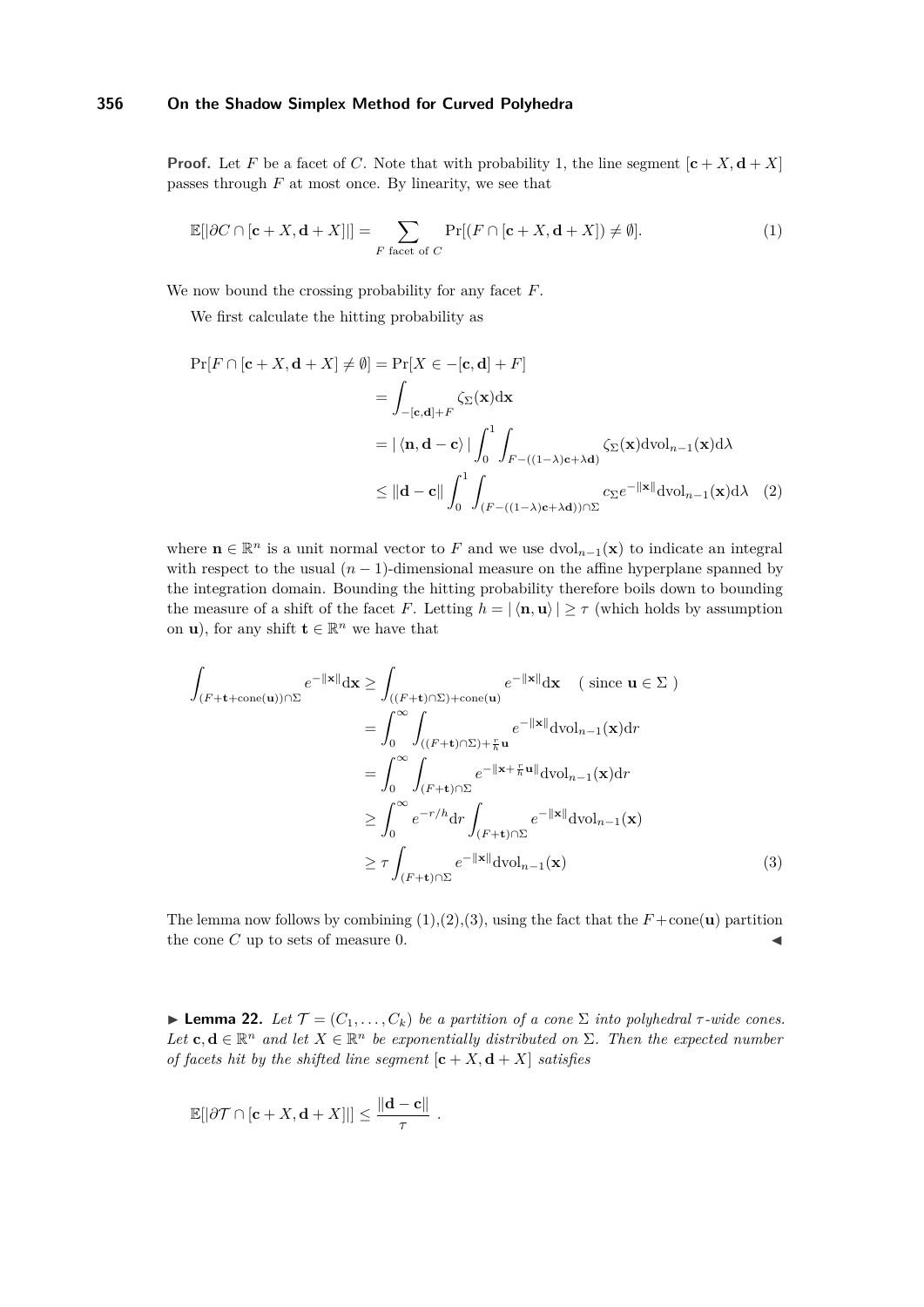**Proof.** Using Lemma [21,](#page-10-2) we bound

$$
\mathbb{E}[|\partial \mathcal{T} \cap [\mathbf{c} + X, \mathbf{d} + X]|] \leq \sum_{i=1}^{k} \mathbb{E}[|\partial C_i \cap [\mathbf{c} + X, \mathbf{d} + X]|]
$$
  

$$
\leq \sum_{i=1}^{k} \frac{\|\mathbf{d} - \mathbf{c}\|}{\tau} \int_{0}^{1} \int_{(C_i - ((1-\lambda)\mathbf{c} + \lambda \mathbf{d})) \cap \Sigma} \zeta_{\Sigma}(\mathbf{x}) d\mathbf{x} d\lambda
$$
  

$$
\leq \frac{\|\mathbf{d} - \mathbf{c}\|}{\tau} \int_{0}^{1} \int_{\Sigma} \zeta_{\Sigma}(\mathbf{x}) d\mathbf{x} d\lambda
$$
  

$$
\leq \frac{\|\mathbf{d} - \mathbf{c}\|}{\tau},
$$

as needed.

For the furthermore, note that each intersection is overcounted twice in the summation above, since each facet belongs to exactly two cones in the partition.

We will need the following simple lemma about the exponential distribution.

<span id="page-12-0"></span>**► Lemma 23.** Let *Y* be exponentially distributed on  $\mathbb{R}_+$ . Then for any  $c \in \mathbb{R}$ ,  $\mathbb{E}[[Y - c]] \ge$ |*c*|*/*2*.*

**Proof.** See full paper.

While we could choose **c** and **d** such that  $c + X$  and  $d + X$  lie in the same cones as **c** and **d** with high probability, and hence no facets are hit by the segments  $[\mathbf{c}, \mathbf{c} + X]$  and  $[\mathbf{d}, \mathbf{d} + X]$ , this would require us to choose  $\|\mathbf{d} - \mathbf{c}\|$  quite large. We will show a better way to bound the number of facets that are hit by the segment  $[\mathbf{c}, \mathbf{c} + X]$ .

<span id="page-12-3"></span>**Example 24.** *Let*  $C \subseteq \mathbb{R}^n$  *be a polyhedral cone containing*  $\mathbf{u} + \tau \mathcal{B}_2^n$ *, where*  $\|\mathbf{u}\| = 1$ *. Let*  $\mathbf{c} \in \mathbb{R}^n$  and let  $X \in \mathbb{R}^n$  be exponentially distributed on a cone  $\Sigma \ni \mathbf{u}$ . Then for every  $\alpha \in (0,1)$  *we have* 

$$
\mathbb{E}[|\partial C \cap [\mathbf{c} + \alpha X, \mathbf{c} + X]|] \le \frac{2}{\tau} \int_{1}^{1/\alpha} \frac{1}{s} \int_{(C-s\mathbf{c}) \cap \Sigma} ||\mathbf{x}|| \zeta_{\Sigma}(\mathbf{x}) \mathrm{d}\mathbf{x} \mathrm{d}s
$$

Proof. As in the proof of Lemma [21,](#page-10-2) we will decompose the expectation over the facets of *C*, where we have

<span id="page-12-1"></span>
$$
\mathbb{E}[|\partial C \cap [\mathbf{c} + \alpha X, \mathbf{c} + X]|] = \sum_{F \text{ facet of } C} \Pr[F \cap [\mathbf{c} + \alpha X, \mathbf{c} + X] \neq \emptyset]
$$
(4)

Take a facet *F* of *C* and let **n** denote a unit normal to *F* pointing in the direction of the cone (i.e.,  $\langle n, u \rangle > 0$ ).

$$
\Pr[F \cap [\mathbf{c} + \alpha X, \mathbf{c} + X] \neq \emptyset] = \Pr[X \in [1, 1/\alpha](F - \mathbf{c})]
$$
  
= 
$$
\int_{1}^{1/\alpha} \int_{(F - s\mathbf{c}) \cap \Sigma} |\langle \mathbf{n}, \mathbf{c} \rangle| \langle \Sigma(\mathbf{x}) \mathrm{d} \mathrm{vol}_{n-1}(\mathbf{x}) \mathrm{d} s
$$
  
= 
$$
\int_{1}^{1/\alpha} \frac{1}{s} \int_{(F - s\mathbf{c}) \cap \Sigma} |\langle \mathbf{n}, s\mathbf{c} \rangle| c_{\Sigma} e^{-\|\mathbf{x}\|} \mathrm{d} \mathrm{vol}_{n-1}(\mathbf{x}) \mathrm{d} s.
$$
 (5)

<span id="page-12-2"></span>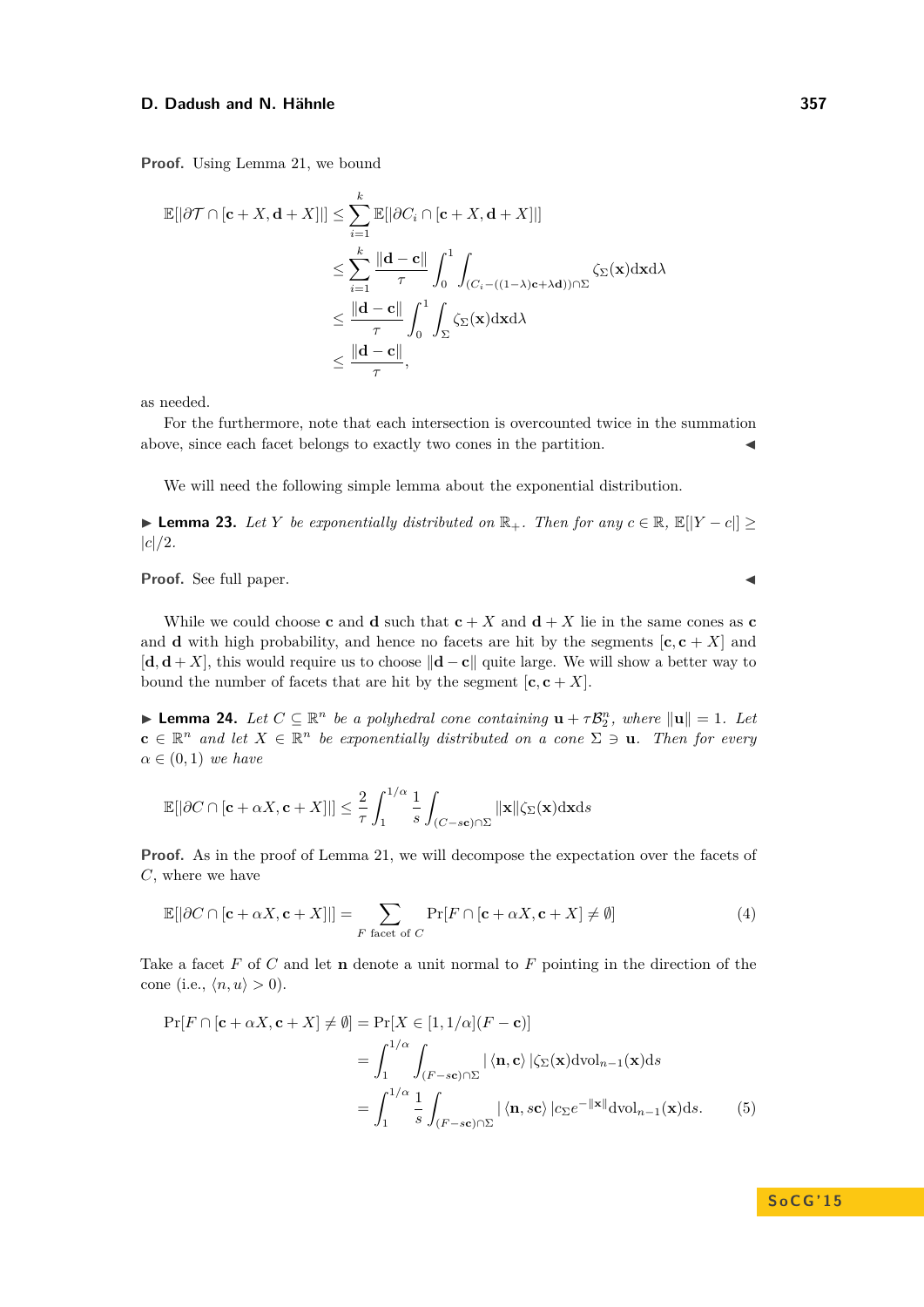Again, we have to bound an integral over a shifted facet, similar to the proof of Lemma [21.](#page-10-2) Letting  $h = |\langle \mathbf{n}, \mathbf{u} \rangle| \geq \tau$ , we have that

$$
\int_{(F+\mathbf{t}+\text{cone}(\mathbf{u}))\cap\Sigma} \|\mathbf{x}\|e^{-\|\mathbf{x}\|} d\mathbf{x} \ge \int_{((F+\mathbf{t})\cap\Sigma)+\text{cone}(\mathbf{u})} \|\mathbf{x}\|e^{-\|\mathbf{x}\|} d\mathbf{x} \quad (\text{since } \mathbf{u} \in \Sigma)
$$
\n
$$
= \int_{0}^{\infty} \int_{((F+\mathbf{t})\cap\Sigma)+\frac{r}{k}\mathbf{u}} \|\mathbf{x}\|e^{-\|\mathbf{x}\|} d\mathrm{vol}_{n-1}(\mathbf{x}) dr
$$
\n
$$
= \int_{0}^{\infty} \int_{(F+\mathbf{t})\cap\Sigma} \|\mathbf{x} + \frac{r}{h}\mathbf{u}\|e^{-\|\mathbf{x}+\frac{r}{h}\mathbf{u}\|} d\mathrm{vol}_{n-1}(\mathbf{x}) dr
$$
\n
$$
\ge \int_{0}^{\infty} \int_{(F+\mathbf{t})\cap\Sigma} |\langle \mathbf{n}, \mathbf{x} + \frac{r}{h}\mathbf{u}\rangle|e^{-r/h}e^{-\|\mathbf{x}\|} d\mathrm{vol}_{n-1}(\mathbf{x}) dr
$$
\n
$$
= h^{2} \int_{0}^{\infty} |\langle \mathbf{n}, \mathbf{t}\rangle| h + s|e^{-s} ds \int_{(F+\mathbf{t})\cap\Sigma} e^{-\|\mathbf{x}\|} d\mathrm{vol}_{n-1}(\mathbf{x})
$$
\n
$$
\ge \frac{h}{2} \int_{(F+\mathbf{t})\cap\Sigma} |\langle \mathbf{n}, \mathbf{t}\rangle|e^{-\|\mathbf{x}\|} d\mathrm{vol}_{n-1}(\mathbf{x}) \quad \text{(by Lemma 23)}
$$
\n
$$
\ge \frac{\tau}{2} \int_{(F+\mathbf{t})\cap\Sigma} |\langle \mathbf{n}, \mathbf{t}\rangle|e^{-\|\mathbf{x}\|} d\mathrm{vol}_{n-1}(\mathbf{x}) \tag{6}
$$

The Lemma now follows by combining  $(4)$ , $(5)$ , $(6)$ .

<span id="page-13-3"></span>**Lemma 25.** *Let*  $\mathcal{T} = (C_1, \ldots, C_k)$  *be partition of a cone*  $\Sigma$  *into polyhedral*  $\tau$ -wide cones.  $Let \mathbf{c} \in \mathbb{R}^n$  *and*  $\alpha \in (0,1)$  *be fixed and let*  $X \in \mathbb{R}^n$  *be exponentially distributed over*  $\Sigma$ *. Then* 

<span id="page-13-4"></span>
$$
\mathbb{E}[|\partial \mathcal{T} \cap [\mathbf{c} + \alpha X, \mathbf{c} + X]|] \leq \frac{2n}{\tau} \ln \frac{1}{\alpha} .
$$

**Proof.** By Lemmas [13](#page-7-1) and [24,](#page-12-3) we have that

$$
\mathbb{E}[|\partial \mathcal{T} \cap [\mathbf{c} + \alpha X, \mathbf{c} + X]|] \leq \sum_{i=1}^{k} \mathbb{E}[|\partial C_i \cap [\mathbf{c} + \alpha X, \mathbf{c} + X]|]
$$
  

$$
\leq \frac{2}{\tau} \sum_{i=1}^{k} \int_{1}^{1/\alpha} \frac{1}{s} \int_{(C_i - s\mathbf{c}) \cap \Sigma} ||\mathbf{x}|| \zeta_{\Sigma}(\mathbf{x}) d\mathbf{x} ds
$$
  

$$
\leq \frac{2}{\tau} \int_{1}^{1/\alpha} \frac{1}{s} \int_{\Sigma} ||\mathbf{x}|| \zeta_{\Sigma}(\mathbf{x}) d\mathbf{x} ds
$$
  

$$
\leq \frac{2}{\tau} \int_{1}^{1/\alpha} \frac{1}{s} \mathbb{E}[||X||] ds = \frac{2n}{\tau} \ln \frac{1}{\alpha}
$$

**Acknowledgements.** We would like to thank Friedrich Eisenbrand and Santosh Vempala for useful discussions and an anonymous referee for valuable remarks.

## **References**

- <span id="page-13-2"></span>**1** Karim Alexander Adiprasito and Bruno Benedetti. The Hirsch conjecture holds for normal flag complexes. Arxiv Report 1303.3598, 2014.
- <span id="page-13-1"></span>**2** M. L. Balinski. The Hirsch conjecture for dual transportation polyhedra. *Math. Oper. Res.*, 9(4):629–633, 1984.
- <span id="page-13-0"></span>**3** David Barnette. An upper bound for the diameter of a polytope. *Discrete Math.*, 10:9–13, 1974.